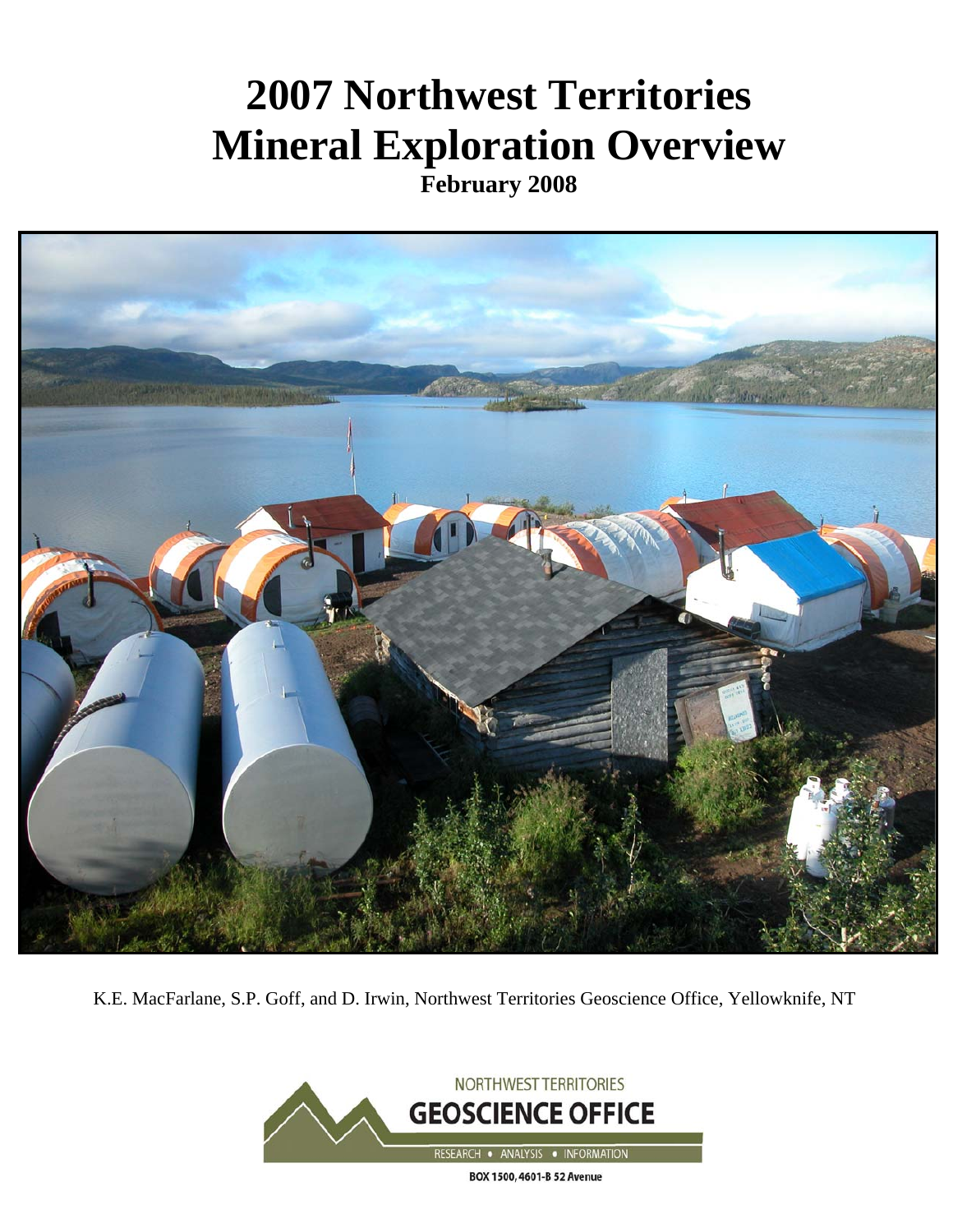This publication may be obtained from the Northwest Territories Geoscience Office:

Northwest Territories Geoscience Office 4601-B 52 Avenue P.O. Box 1500 Yellowknife, NT, X1A 2R3 Canada 867-669-2636 www.nwtgeoscience.ca

In referring to this publication please use the following citation:

MacFarlane, K.E., Goff, S.P., and Irwin, D., 2007. 2007 Northwest Territories Mineral Exploration Overview; Northwest Territories Geoscience Office, 16 p.

This publication was first printed in November 2007 and updated in February 2008.

**Cover Illustration:** Alberta Star's camp on Echo Bay, Great Bear Lake, NT

© Copyright 2008 All Rights Reserved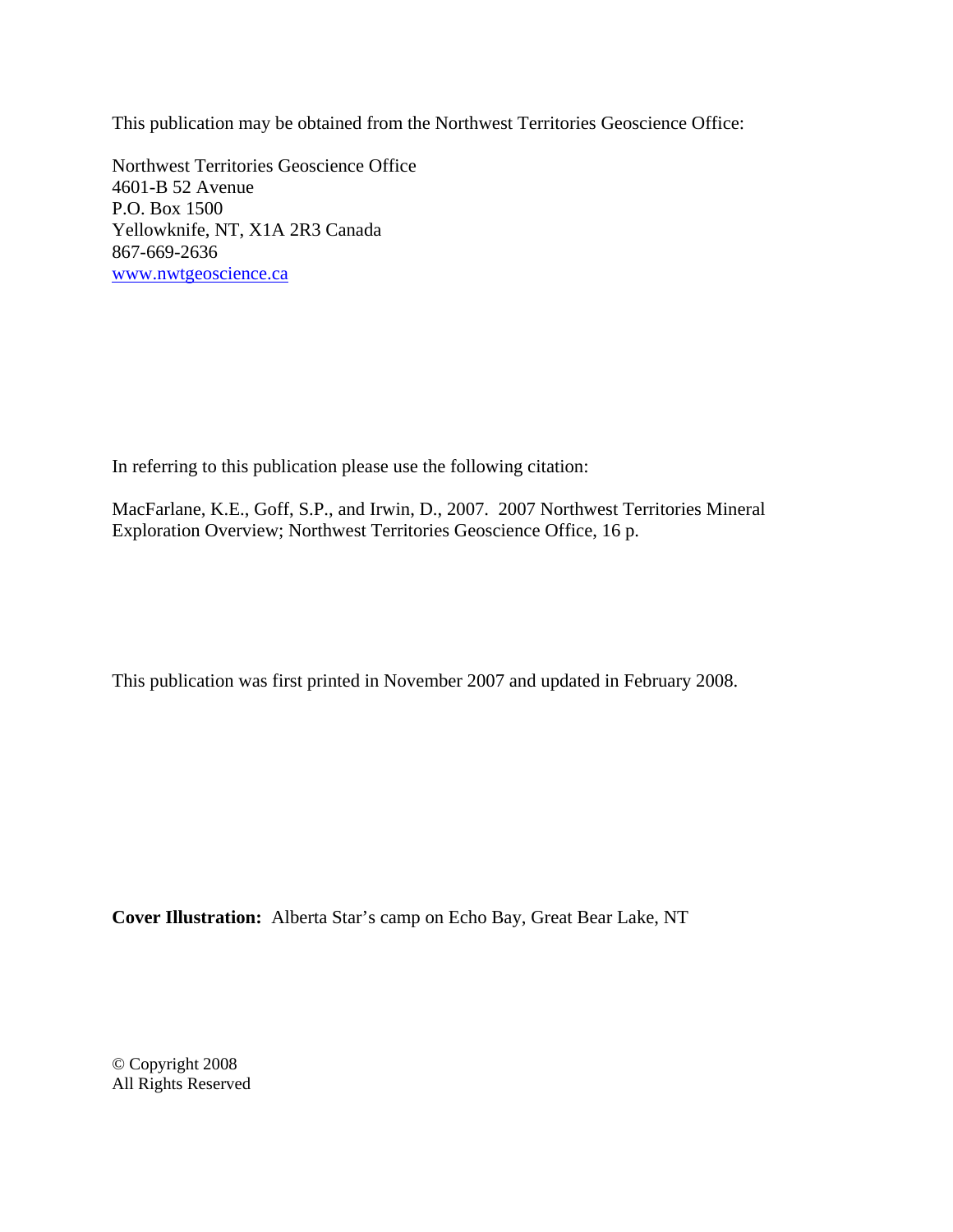# **TABLE OF CONTENTS**

## **FIGURES**

# **TABLES**

| Table 6: Highlights from significant mineralized intervals, Eldorado and Contact Lake 7 |
|-----------------------------------------------------------------------------------------|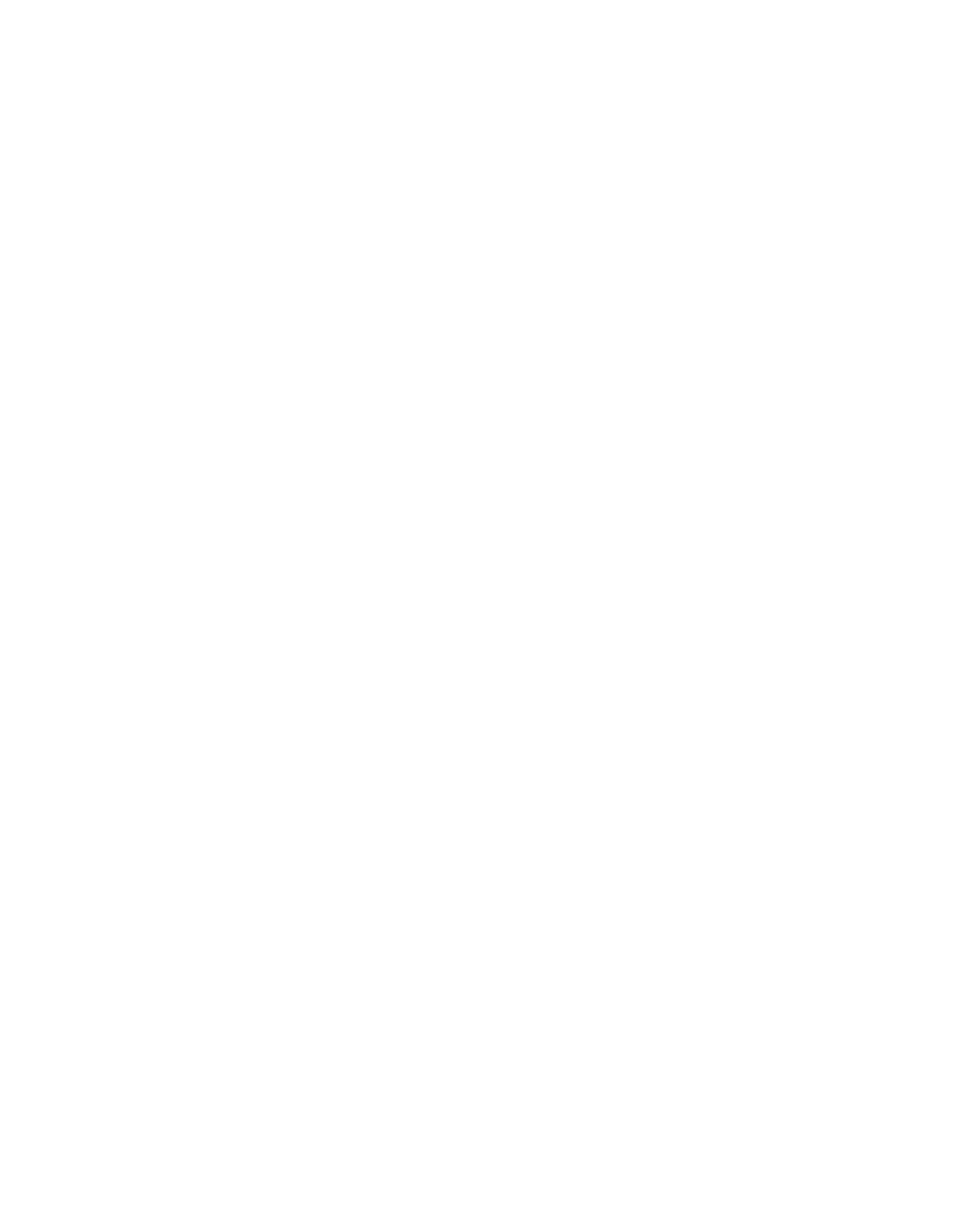# **2007 Northwest Territories Mineral Exploration Overview**

Exploration for diamonds, uranium, precious and base metals in the NWT was fostered by higher than average commodity prices. Construction continued at the NWT's third diamond mine; bulk sampling took place on various diamond projects and polymetallic projects; and there was increased exploration activity for nickel and platinum group elements.

#### **NORTHWEST TERRITORIES MINING HIGHLIGHTS FOR 2007**

**Diavik Diamond Mine Inc**., a joint venture between **Diavik Diamond Mine** (60%) and **Aber Diamond Ltd.** (40%) produced 2.9 million carats of diamonds in the fourth quarter bringing their year to date production to 11.9 million carats. Production was predominantly from the A154 South pipe. Work on the new A418 open pit is on schedule with ore release expected in the first quarter of 2008. Once the A154 North pipe is accessible via underground workings mining of the pipe will continue. An underground feasibility study was completed on the A418 and A154 pipes; funding was received and construction of underground tunnels and surface works will take place over the next 2 years. Underground production is set to begin in 2009, and replace open pit mining by 2012. A bulk sample was mined from the A21 pipe for diamond evaluation; however a decision has been made to defer the development of the pipe pending further engineering studies and economic evaluations that could significantly improve the economics of the project. At the beginning of 2007 ore reserves for the A154 South, North and A418 pipes were reported at 24.5 million tonnes grading 3.3 carats per tonne for 81.7 million carats contained.

Production at **BHP Billiton** (80%), **Stu Blusson** (10%) and **Chuck Fipke**'s (10%) **Ekati Diamond Mine** totaled 4.6 million carats in the first three quarters of this year. The mine is in transition to a predominantly underground operation and is processing a blend of ore from open pit and underground sources. Mining continues in the Fox and Beartooth open pits; the Panda underground mine is running at full capacity; underground tunneling and ventilation were completed at the Koala pipe. The first underground production blast on the Koala kimberlite took place in October and full production is expected by mid-2009.

**North American Tungsten Ltd.** production of tungsten concentrate from **Cantung** for the fiscal year ending September 2007 was 2860 tonnes. Production recovery is at  $76\%$  WO<sub>3</sub>. Diamond drilling has focused on orebody extensions below the "West Extension" and intersected high grade tungsten ore. After an initial review of historical feasibility studies a full feasibility study was initiated on the **Mactung** property in November 2007. Mactung is one of the largest known undeveloped high grade tungsten-skarn deposits in the world with an indicated resource of 33.0 million tons grading  $0.88\%$  WO<sub>3</sub> and an inferred mineral resource estimate of 11.3 million tons grading  $0.78\%$  WO<sub>3</sub>.

**De Beers Canada** continued with mine infrastructure construction and underground development on the **Snap Lake** diamond mine site. The deposit has an indicated resource of 1.4 million tonnes and an inferred resource of 25 million tonnes, with a recoverable grade of 1.2 carats per tonne. Production is set to begin in 2008.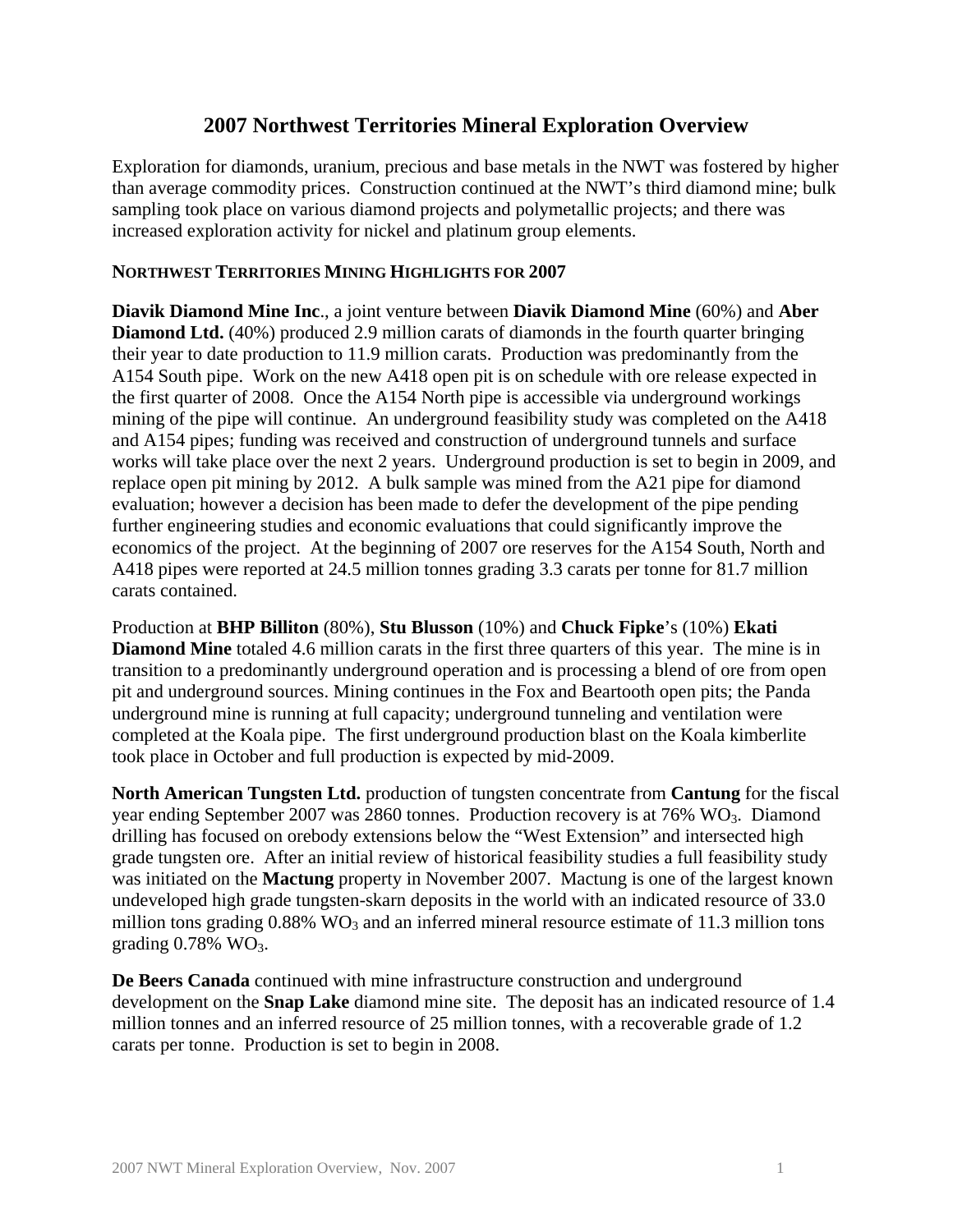## **NORTHWEST TERRITORIES MINERAL EXPLORATION HIGHLIGHTS FOR 2007**

## *Diamond Exploration - Slave Province*

Diamond exploration programs taking place in the Slave Province are shown on Figure 1 and publically reported work is summarized in Table 3.

**Anglo Swiss Resources Inc.** and **New Shoshoni Ventures Ltd.** completed 18.0 line kilometres of total field ground magnetics and 6 line kilometres of horizontal loop electromagentics on the **Fry Inlet** diamond property in the Lac de Gras region. A drill program targeted a cluster of seven high-priority targets including the LI 201 kimberlite. Kimberlite core produced from the program is being analyzed for diamonds.

**Arctic Star Diamond Corp.** completed extensive detailed ground magnetics, seismic and gravity geophysical surveys on its **Credit Lake Diamond Property**, 32 kilometres southwest of Ekati. Eleven drill holes targeted geochemical and geophysical anomalies associated with the South Coppermine mineral dispersion train and two drill holes targeted gravity anomalies in a mineral dispersal train north of the Coppermine River. Kimberlite was not intersected in drilling. Till sampling, prospecting and auger sampling were done in the summer. Recent nickel exploration in the area prompted the company to prospect and sample for base metals on the property. Ultramafic rocks that intrude sulphur bearing iron formations were identified. Assay results are pending.



**Figure 1**: Diamond exploration projects during 2007 in the Slave Province of the NWT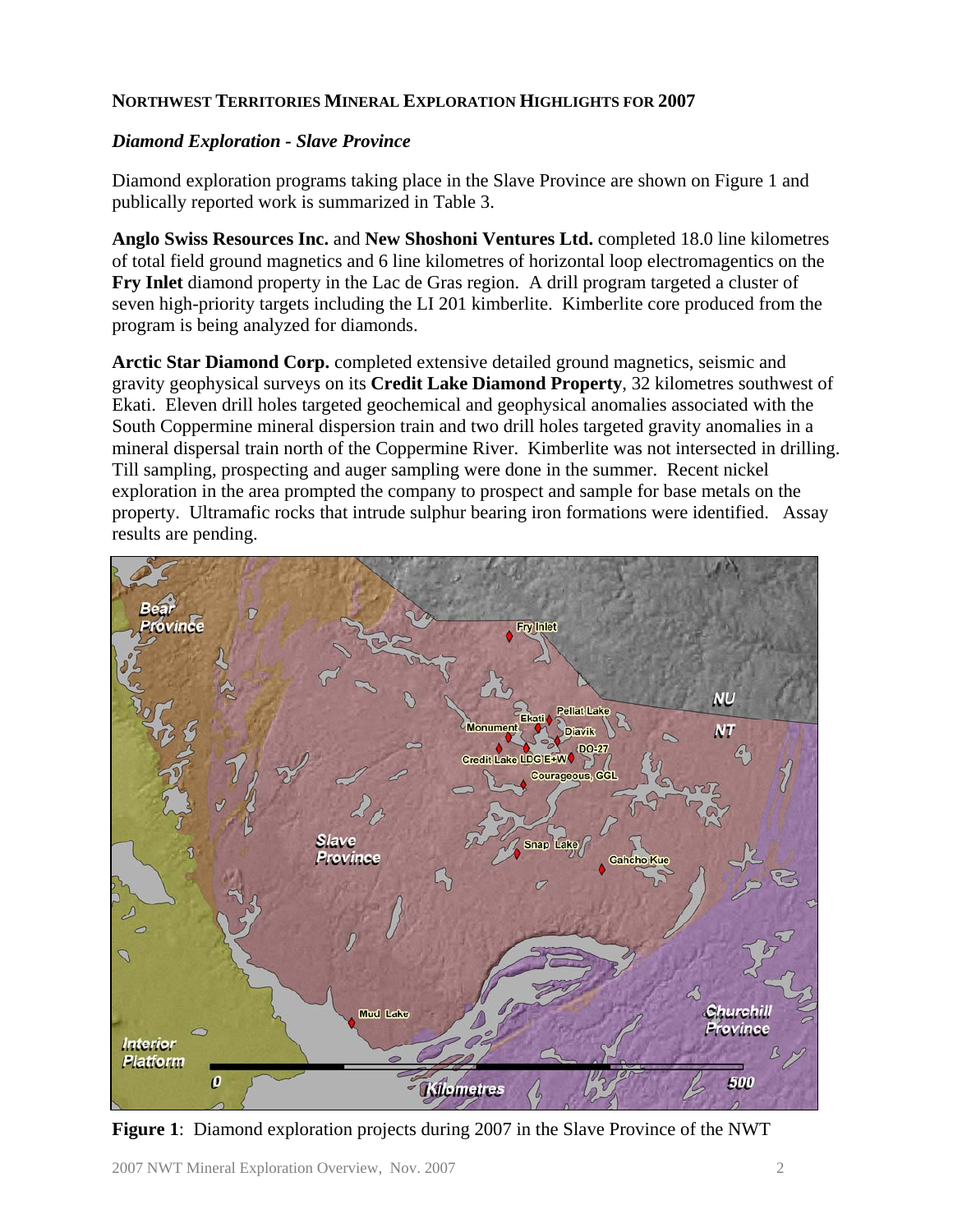Within the **Ekati Core Zone** property, operator **BHP Billiton** (80%) and partners **C. Fipke** (10%) and **S. Blusson** (10%), completed delineation diamond drilling and advanced reverse circulation drilling on the Pigeon pipe. Six geophysical targets were tested using helicopter supported diamond drilling. Two new kimberlite pipes were discovered (Kia and Redwing).

In the **Ekati Buffer Zone** property, operator **BHP Billiton** (58.8%) and partners **Archon Minerals** (31.2%) and **C. Fipke** (10%), completed delineation drilling (11 holes) on the Jay pipe and follow-up reverse circulation drilling on the Cardinal pipe. A total of 156 kimberlites have been confirmed to date across the Ekati property (Core Zone and Buffer Zone).

**DeBeers Canada** (51%) and **Mountain Province Diamonds Inc**. (49%) completed a land based large diameter drilling program on the **Gahcho Kué** project 300 kilometres northeast of Yellowknife. This program involved drilling five holes and was designed to recover approximately 60 tonnes of material for recovery of approximately 100 carats of diamonds. The bulk sample will be used to confirm the micro to macro diamond relationship on the north lobe of 5034. Holes drilled on the 5034 East Lobe will undergo geochemical analysis and thin section work in order to confirm the continuity between the North and East lobes at depth. Confirmation of the kimberlite continuity allows for increased confidence in resource calculations. In addition, over 8576 metres of delineation drilling (26 holes), on a 35 metre grid pattern, was completed on the Tuzo pipe in spring. Four of these holes terminated in kimberlite at 400 metres depth.

**Diavik** ran a spring exploration program and drilled several new targets east of the mine site. Detailed ground magnetic and horizontal loop EM surveys totaling 425 line kilometres were completed during the spring and summer programs. Three hundred till samples were collected as follow-up to the geophysical surveys. An additional new kimberlite was discovered on its large lease block, bringing the total number of kimberlite bodies on the property to 68.

**GGL Diamond Corp.** collected 146 till samples and 145 soil samples from its **CH** project area: several groups of claims west of Lac de Gras

Due south of the Ekati leases, **New Nadina Explorations Ltd.** (57.49%) with partners **Chris & Jeanne Jennings** (22.11%) and **Archon Minerals Ltd.** (20.40%) explored their **Monument** property. Six grids of detailed ground geophysics were completed, delineation and mini-bulk sampling was done on the RIP kimberlite and 16 drill holes (1330 metres) were completed. Four holes (306 metres) were drilled into the DD17 kimberlite and 640.5 kilograms of kimberlite processed for diamond recovery. The sample yielded seven stones greater than 0.85 millimetres. Diamond results of 640.5 kilograms collected from 2007 diamond drilling are given in Table 1 along with results from 399.86 kilograms of previously collected material from the DD17 kimberlite.

| Combined<br>Weight (kg) | <b>Sieve</b> | <b>Sieve</b> | 0.106mm $\vert$ 0.15mm $\vert$ 0.212mm $\vert$ 0.3mm $\vert$ 0.425mm $\vert$<br><b>Sieve</b> | Sieve | <b>Sieve</b> | 0.6mm  <br><b>Sieve</b> | 0.85mm<br><b>Sieve</b> | $1.18$ mm<br><b>Sieve</b> | 1.70mm<br><b>Sieve</b> | <b>TOTAL</b> |
|-------------------------|--------------|--------------|----------------------------------------------------------------------------------------------|-------|--------------|-------------------------|------------------------|---------------------------|------------------------|--------------|
| 640.5                   | 84           | 75           | 63                                                                                           | ኅ1    | 19           |                         |                        |                           |                        |              |
| 399.86                  | 57           | 41           | 45                                                                                           | 10    | 24           |                         |                        |                           |                        | 183          |

**Table 1**: Diamond recovery from DD17 kimberlite, Monument Property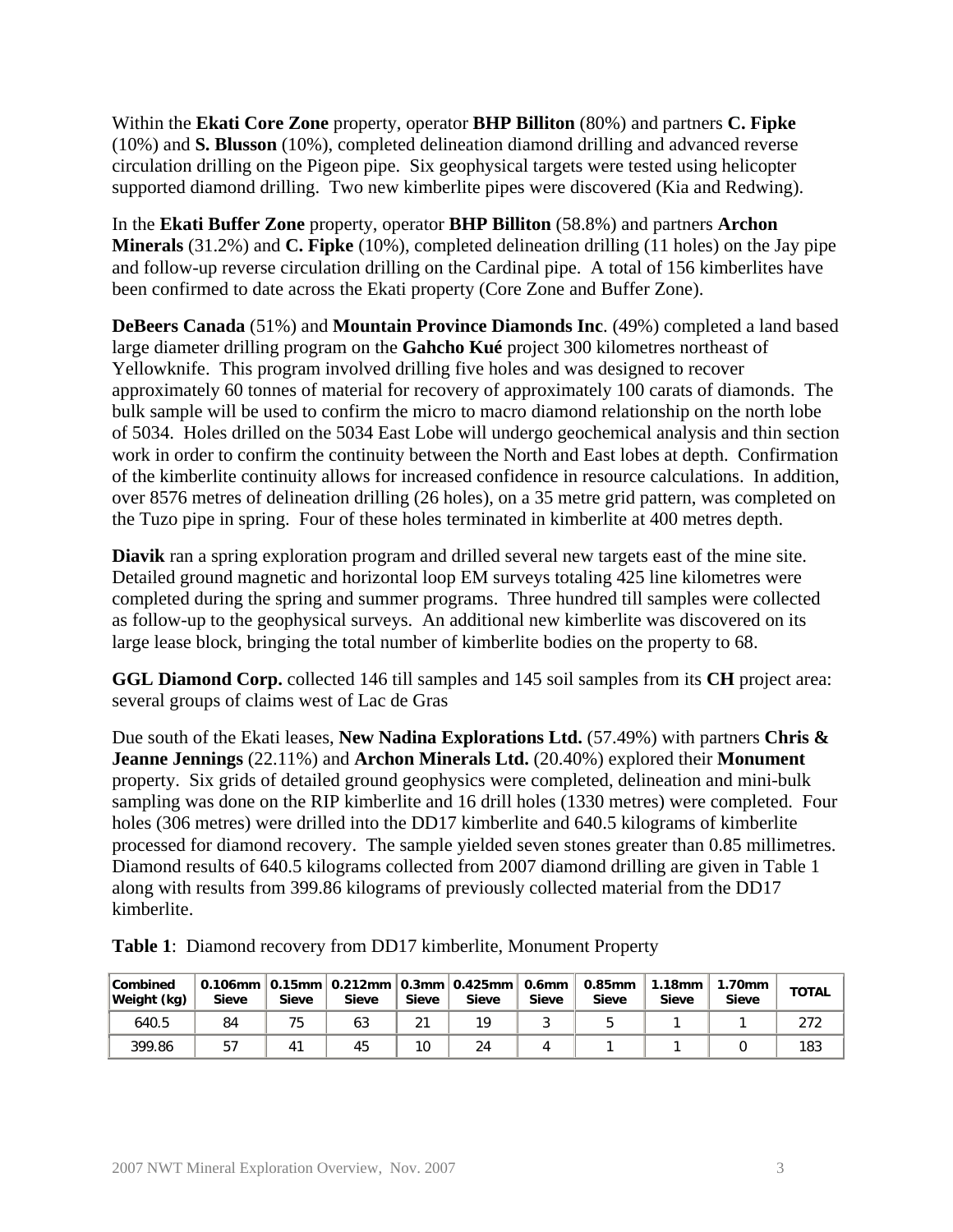Approximately two tonnes (1976 kilograms) of kimberlite was extracted from the RIP kimberlite, which recent drilling has shown to be 0.412 ha in area. Diamond recovery results are given in Table 2.

| <b>Combined</b><br>Weight<br>(kg) | $\vert 0.106$ mm $\vert 0.15$ mm $\vert 0.212$ mm $\vert 0.3$ mm $\vert 0.425$ mm $\vert 0.6$ mm $\vert 0.85$ mm $\vert 1.18$ mm $\vert 1.70$ mm $\vert 2.36$ mm $\vert$<br><b>Sieve</b> | <b>Sieve</b> | <b>Sieve</b> | Sieve | <b>Sieve</b> | <b>Sieve</b> | <b>Sieve</b> | Sieve | <b>Sieve</b> | Sieve | <b>TOTAL</b> |
|-----------------------------------|------------------------------------------------------------------------------------------------------------------------------------------------------------------------------------------|--------------|--------------|-------|--------------|--------------|--------------|-------|--------------|-------|--------------|
| 1,195.0                           | 239                                                                                                                                                                                      | 108          | 81           | 49    | 36           | 15           |              |       |              |       | 542          |

**Table 2:** Diamond recovery from 1195.0 kilogram sample, RIP kimberlite, Monument Property

Drilling was also carried out close to known kimberlites (DD17-11, Sonja and NIC), as well as on magnetic anomalies. A newly discovered kimberlite, a 7.6 metre drill intersection, was named Genie. This body may extend to the west beneath a magnetic anomaly. A 10 centimetre intercept of hypabyssal kimberlite was drilled between RIP and DD17-11. At DD-39, a body previously discovered by Kennecott, a 37.9 metre intersection of volcaniclastic kimberlite was drilled, whereas 200 metres away, a second hole cut a 3.1 metre intercept of hypabyssal kimberlite. This suggests that DD-39 may be a complex of dykes and blows. Ground magnetic surveys totaling 1200 line kilometres were also completed.

Southeast of Lac de Gras**, Peregrine Diamonds Ltd.** and partners **DHK Diamonds** and **Archon Minerals** collected a bulk sample of 2651 wet tonnes of kimberlite from 28 holes drilled in the **DO-27** pipe using three large diameter (24 inch to 28 inch) reverse circulation drill-rigs. The holes were drilled to a maximum depth of 295 metres below surface. The kimberlite sample was processed at BHP Billiton's bulk sample test plant at the Ekati Mine, and the grade of the pyroclastic kimberlite of the main lobe was confirmed to be 0.89 carats per tonne. This Main Lobe lithology represents at least 80% of the DO-27 kimberlite complex. In total, 18371 diamonds greater than +1 DTC sieve size (approximately +1.1 millimetre), comprising 1724.57 carats, with an average stone size of 0.094 carats per stone, were recovered from approximately 2520 dry tonnes of kimberlite from all lithologies in the Main and Northeast Lobes of DO-27 in the 2007 bulk sample. The 20 largest diamonds ranged from 2.48 to 9.45 carats. Twelve core holes were also drilled, and two new diamondiferous kimberlite lithologies were discovered in the northeast lobe: a re-sedimented volcaniclastic kimberlite; and a possible magmatic kimberlite breccia. Small samples of each (71.4 and 28.1 kilograms respectively) yielded significant numbers of microdiamonds.

**Peregrine Diamonds Ltd., Dentonia Resources Ltd.** and **DHK Diamonds Inc.** completed ground magnetic surveys over 12 grids (345 line kilometres) and ground HLEM surveys over three grids (10.4 line km) on its **Pellat Lake** property. The ground anomaly tested a five kilometre long, WNW-trending structure which hosts the PL-01 and PL06-05 kimberlites. Core drilling and till sampling were also carried out.

**Peregrine Diamonds Ltd.** and **Thelon Ventures Ltd.** carried out till sampling, and 322 line kilometres of ground magnetic and 89 line kilometres of HLEM surveys at **Lac de Gras East;** and till sampling, 800 line kilometres of ground magnetic surveys over 19 grids and ground HLEM surveys over seven grids at **Lac de Gras West**. Both properties were drilled.

**Peregrine Diamonds** acquired the **Mackay West** property in 2006. Eighty-two till samples were collected from the property in July 2007 in order to confirm an indicator mineral anomaly; results were not repeated.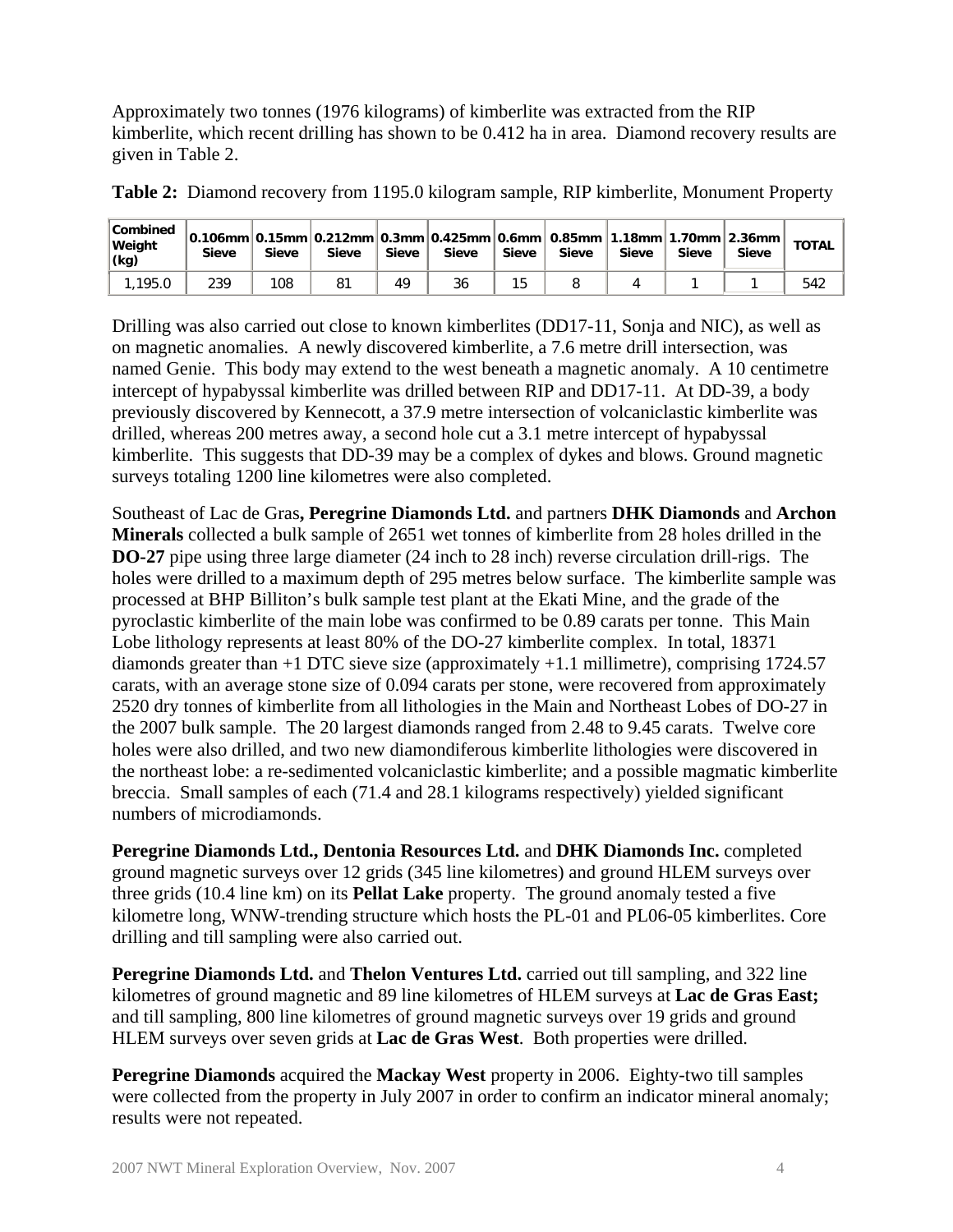| <b>Operator / Partners</b>                                              | <b>Property</b>                         | <b>Drilling</b>                                                                                                               | <b>Airborne</b><br><b>Geophysics</b> | <b>Ground Geophysics</b>                                                                               | <b>Sampling and Other</b><br>Work                                                            |
|-------------------------------------------------------------------------|-----------------------------------------|-------------------------------------------------------------------------------------------------------------------------------|--------------------------------------|--------------------------------------------------------------------------------------------------------|----------------------------------------------------------------------------------------------|
| Anglo Swiss / New<br>Shoshoni                                           | Fry Inlet                               | 5 holes                                                                                                                       |                                      | 18.0 line km mag and 6.0<br>line km HLEM                                                               | Till HM sampling                                                                             |
| <b>Arctic Star Diamond</b><br>Corp.                                     | Credit Lake                             | 11 holes                                                                                                                      |                                      | Mag, seismic, gravity                                                                                  | Till samples, auger samples,<br>prospecting                                                  |
| <b>BHP Billiton Diamonds /</b><br>C. Fipke / Archon<br>Minerals         | Ekati Buffer<br>Zone and Core<br>Leases | Delineation drilling Jay and<br>Pigeon pipes. RC drilling<br>Pigeon and Cardinal pipes.<br>Drilled 6 geophysical targets      |                                      |                                                                                                        | 2 new kimberlites discovered<br>- Kia and Redwing                                            |
| De Beers Canada /<br>Mountain Province /<br><b>Camphor Ventures</b>     | Gahcho Kué                              | 1500 m large diameter core.<br>8400 m (26 holes) of<br>delineation drilling                                                   |                                      |                                                                                                        | Resource calculation,<br>microdiamond analysis,<br>macro diamond re-valuation                |
| Diavik Diamond Mines                                                    |                                         | Yes                                                                                                                           |                                      | 425 line km mag, HLEM                                                                                  | 2 new kimberlites discovered                                                                 |
| <b>GGL Diamond</b>                                                      | <b>CH</b> Property                      |                                                                                                                               |                                      |                                                                                                        | 146 till and 145 soil samples                                                                |
| New Nadina / Chris and<br>Jeanne Jennings / Archon<br>Mineral           | Monument                                | $\overline{4}$ holes (306m) on DD17<br>kimberlite, 16 holes (1330)<br>on RIP kimberlite, drilling<br>nearby known kimberlites |                                      | 1200 line km mag                                                                                       | 640.5 kg of DD17 processed<br>1976 kg of RIP processed<br>Discovered new kimberlite<br>Genie |
| Peregrine Diamonds /<br>Archon Minerals / DHK<br><b>Diamonds</b>        | $DO-27$                                 | 28 RC holes to collect 2651<br>wet tonne bulk sample<br>12 diamond drill holes                                                |                                      |                                                                                                        | Grade estimate calculated,<br>diamond recovery                                               |
| Peregrine Diamonds /<br><b>Thelon Ventures</b>                          | Lac de Gras<br>East and West            | 2 targets drilled at Lac de<br>Gras West, no kimberlite<br>intersected                                                        |                                      | 1122 line km of mag,<br>89 line km of EM on Lac de<br>Gras East, 7 HLEM surveys<br>on Lac de Gras West | Till HM sampling                                                                             |
| Peregrine Diamonds /<br>Dentonia Resources /<br>DHK Diamonds Inc.       | Pellat Lake                             | Yes                                                                                                                           |                                      | 345 line km of mag, 10.4<br>line km of HLEM                                                            | HM sampling                                                                                  |
| Peregrine Diamonds                                                      | Mackay West                             |                                                                                                                               |                                      |                                                                                                        | 82 till samples                                                                              |
| Snowfield Development<br>Corp. / Consolidated<br>Gold-Win Ventures Inc. | Mud Lake                                |                                                                                                                               |                                      |                                                                                                        | 500 tonne bulk sample,<br>processing by DeBeers<br>Canada                                    |
| Snowfield Development<br>Corp.                                          | Sipper Lake                             | 14 diamond drill holes                                                                                                        | 939 line km                          | Mag, gradiometer                                                                                       | Soil samples                                                                                 |

**Table 3**: Summary of Slave Province NWT diamond exploration in 2007

RC – reverse circulation, Mag – magnetic, EM electromagnetic, HLEM – horizontal loop electromagnetic, HM-Heavy Mineral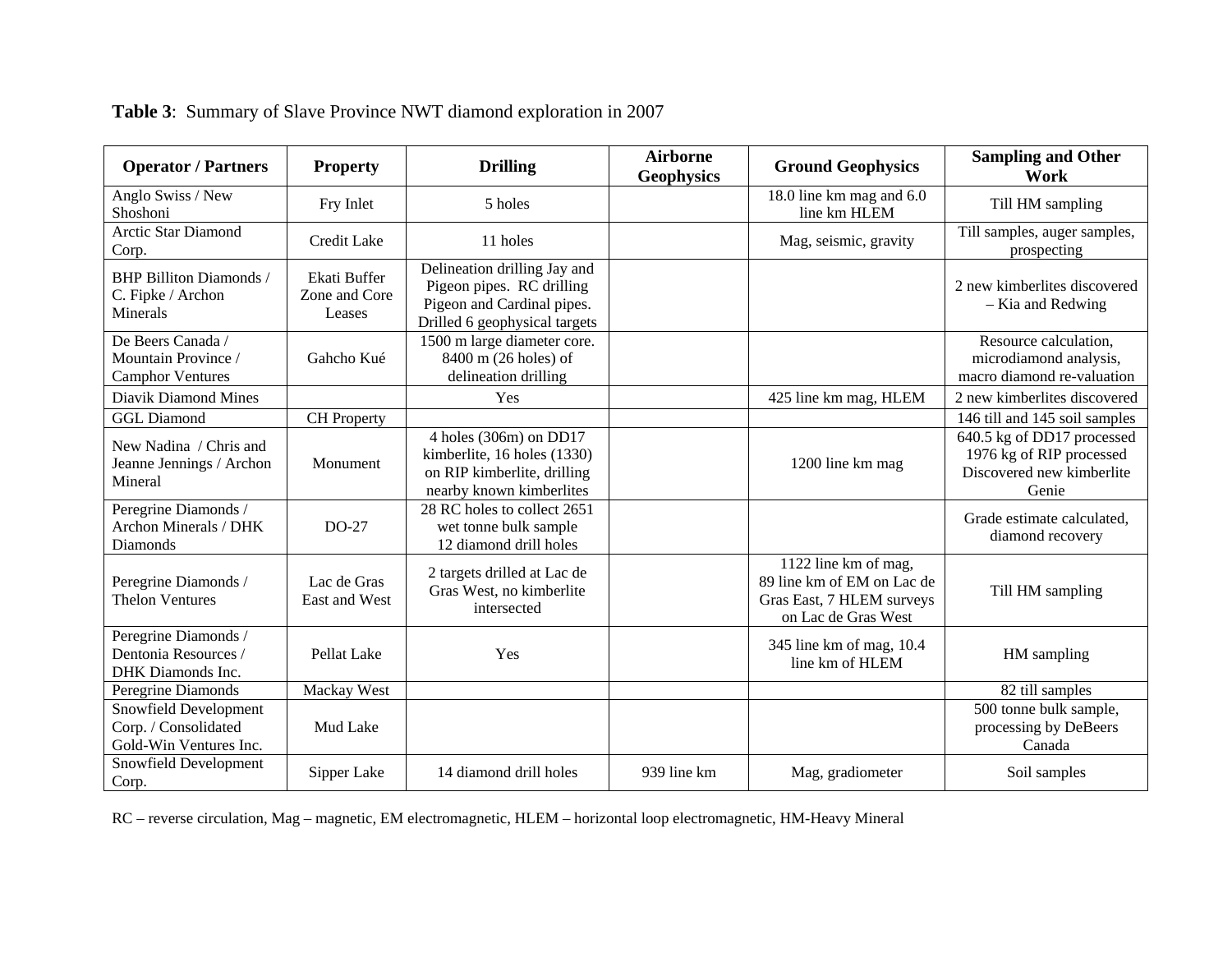Southeast of Yellowknife, **Snowfield Development Corp.** and **Consolidated Gold-Win Ventures Inc.** completed the removal of a granite cap and took a 500 tonne bulk sample of the **Mud Lake** kimberlite sill. DeBeers Canada Exploration Ltd. has processed the first 100 tonnes of the bulk sample at their Dense Media Separation Plant in Grande Prairie, Alberta. Processing yielded 1559.71 kg of concentrate; the concentrated was divided into two batches, one of which was shipped to the DeBeers laboratory in Johannesburg, South Africa for diamond recovery and the other batch was sent to the Saskatchewan Research Council laboratory in Saskatoon, Saskatchewan.

**Snowfield** diamond drilled approximately 20 holes at **Sipper Lake**, to the northeast of Mud Lake. Over 100 till samples were also collected in the Sipper Lake area. On the nearby Red and Faya claims Terraquest Surveys Ltd. flew a 939 line kilometre airborne geophysical survey. Ground geophysical surveys and soil sampling were completed in attempt to ground truth aeromagnetic targets. A ground magnetic survey was completed on the Wire claim.

#### *Diamond Exploration - Off the Slave Craton*

The location of diamond exploration programs taking place off the Slave Craton are shown in Figure 2, and publically reported work is summarized in Table 5.

**Diamonds North Resources Ltd.** performed detailed ground geophysical surveys over 116 of 204 targets on the **Hepburn property** in the Proterozoic Hornby Basin. Airborne geophysical surveys were completed including over 18000 line kilometres of a fixed wing survey, 22900 line kilometres of a helicopter magnetics survey, and 3720 line kilometres of detailed helicopter magnetics over select targets. Reverse circulation drilling of 21 geophysical targets did not intersect kimberlite.

**Diamonds North** completed a 12000 line kilometre airborne geophysical survey on the nonsurveyed portion of their **Banks Island Property**.

On permits just east of the Minto Inlier on Victoria Island, **Great Northern Mining and Exploration** collected till samples.

**Olivut Resources Ltd.** explored their **HOAM Project Area** in the Interior Plains region south of Great Bear Lake. They completed an airborne magnetic survey and detailed geophysical survey. The low level helicopter magnetic survey confirmed magnetic anomalies. Eighteen targets were drilled in Phanerozoic sediments with bedrock intersected in 14 holes. Core samples of ultramafic material were submitted for caustic fusion digestion. Abundant pyrope garnet and picroilmenite grains were recovered. The chemistry, analyzed grains of olivine, chrome diopside, and phlogopite, and preliminary petrographic assessment confirm a diatreme facies kimberlite interpretation.

North of Great Bear Lake, in the Interior Platform, **Sanatana Diamonds Inc.** and **Kennecott Canada Exploration Inc.** flew 3425 line kilometres of an airborne magnetic and EM survey across six main areas with kimberlite indicator mineral trains (Greenhorn, Yeltea, Simpson, Colville, Estabrook and Horton) in their **Mackenzie** project area. Approximately 1100 till samples were collected, and ground magnetic and HLEM surveys were completed in the Greenhorn and Simpson areas. In the Greenhorn area, on the Dease Arm of Great Bear Lake, drilling of the G14 magnetic anomaly, located at the termination of a major indicator mineral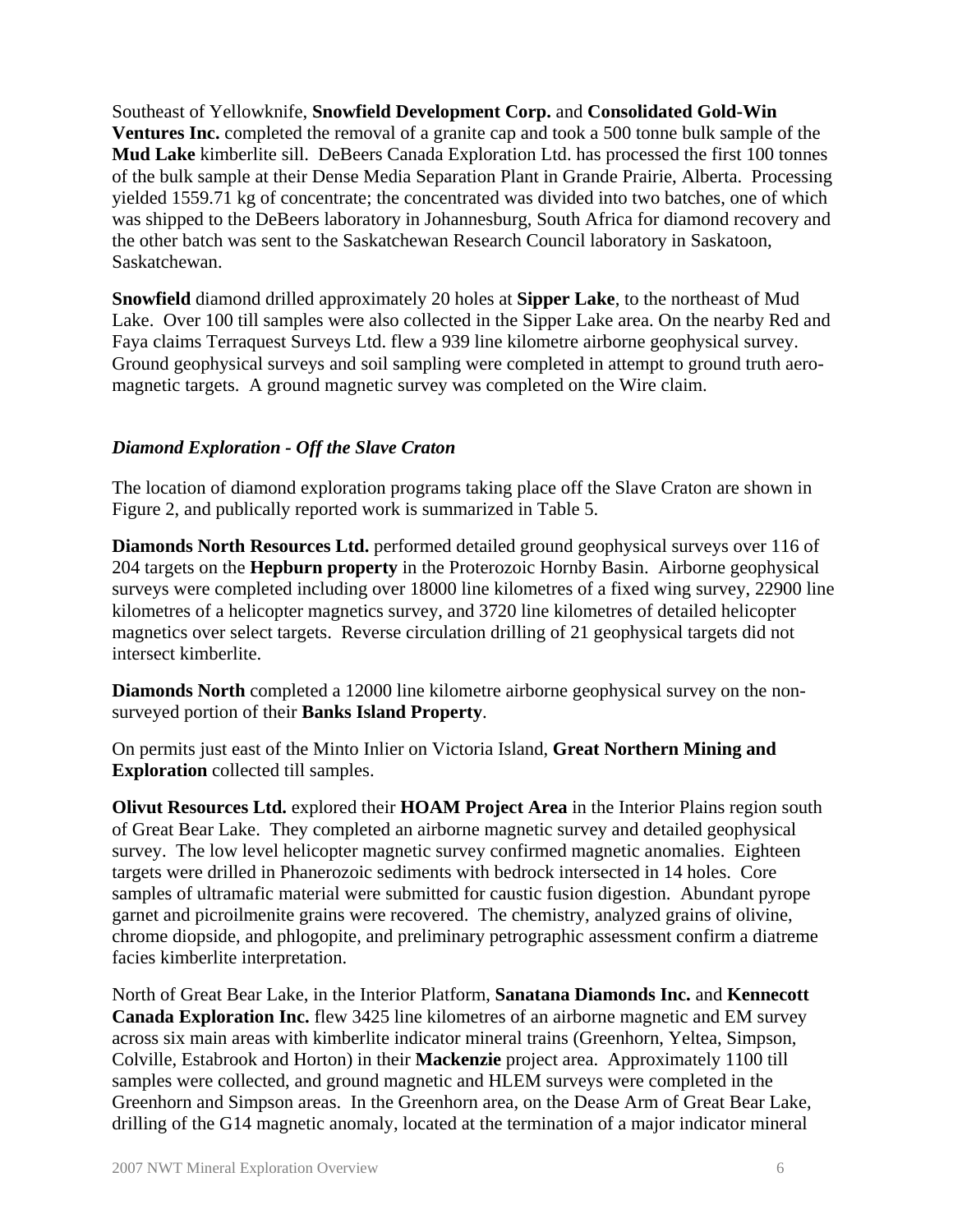

**Figure 2**: Diamond exploration projects off the Slave Craton in the NWT in 2007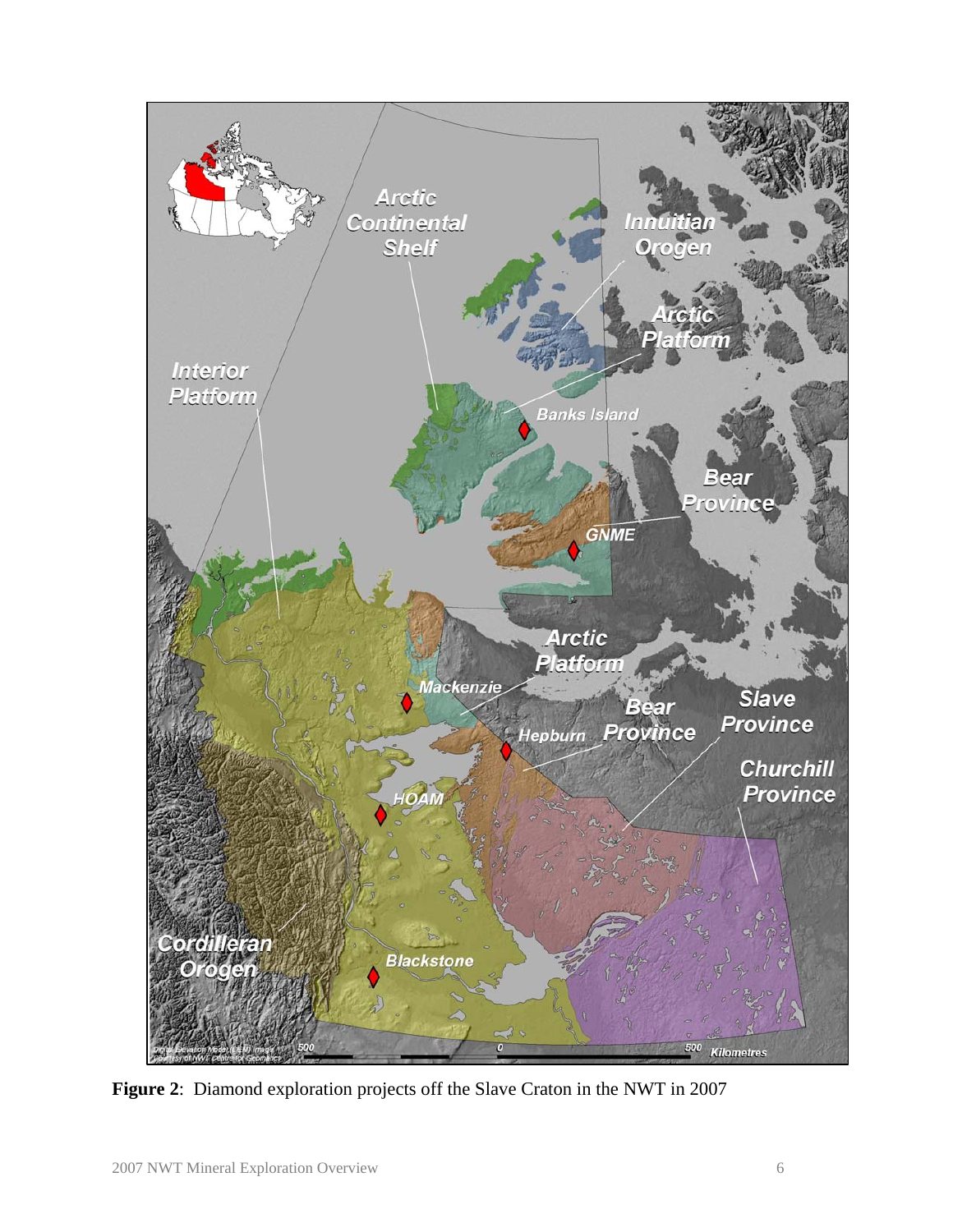train, intersected a new ultramafic breccia with olivine macrocrysts. This new kimberlite has been named "Dharma". Sixty-three sample splits were collected from three NQ diamond drill holes. Results from caustic fusion diamond analysis are shown in Table 4.

| $ \textsf{Combined} $ 0.106mm $ \textsf{0.15mm} $ 0.212mm $ \textsf{0.3mm} $ 0.425mm $ \textsf{0.6mm} $ 0.85mm $ 1.18$ mm $ 1.70$ mm $ 2.36$ mm $ 3.35$ mm $ $<br>Weight<br>(kq) | <b>Sieve</b> | <b>Sieve</b> | Sieve | <b>Sieve</b> | <b>Sieve</b> | Sieve | Sieve | Sieve | Sieve | Sieve | <b>Sieve</b> | <b>TOTAL</b> |
|----------------------------------------------------------------------------------------------------------------------------------------------------------------------------------|--------------|--------------|-------|--------------|--------------|-------|-------|-------|-------|-------|--------------|--------------|
| 1008.9                                                                                                                                                                           | 220          | 138          | 94    | 38           | 24           |       |       |       |       |       |              | 536          |

**Table 4**: Diamond recovery from the Dharma kimberlite

**Stornoway Diamonds Corp.** conducted ground geophysical surveys and auger drilling during the month of June on their **Blackstone Project**.

|  | <b>Table 5:</b> Summary of diamond exploration in 2007 off the Slave Craton in the NWT |  |  |  |  |  |  |
|--|----------------------------------------------------------------------------------------|--|--|--|--|--|--|
|--|----------------------------------------------------------------------------------------|--|--|--|--|--|--|

| Operator /                                                  | <b>Property</b>                      | <b>Drilling</b>             | Airborne                                                                                          | <b>Ground</b>                                     | <b>Sampling and</b>                                                                      |
|-------------------------------------------------------------|--------------------------------------|-----------------------------|---------------------------------------------------------------------------------------------------|---------------------------------------------------|------------------------------------------------------------------------------------------|
| <b>Partners</b>                                             |                                      |                             | <b>Geophysics</b>                                                                                 | <b>Geophysics</b>                                 | <b>Other Work</b>                                                                        |
| Diamonds North<br>Resources Ltd                             | Hepburn                              | 21 RC drilled<br>targets    | $18000$ line km<br>fixed wing<br>$22900$ line km<br>heli-mag<br>3720 line km<br>detailed heli-mag | Detailed<br>surveys over<br>116 of 204<br>targets |                                                                                          |
| Diamonds North<br>Resources Ltd                             | Banks Island                         |                             | $12000$ line km                                                                                   |                                                   |                                                                                          |
| <b>Great Northern</b><br>Mining and<br>Exploration          | Minto Inlier<br><b>Permits</b>       |                             |                                                                                                   |                                                   | Till sampling                                                                            |
| Olivut Resources Ltd.                                       | <b>HOAM</b>                          | 24 holes on $18$<br>targets | Mag                                                                                               |                                                   | Core samples<br>submitted for<br>assay                                                   |
| Sanatana Diamonds /<br>Kennecott Canada<br>Exploration Inc. | Mackenzie<br>(Dharma)<br>kimberlite) | Yes                         | 3425 line km mag<br>and EM                                                                        | HLEM, mag                                         | 1100 till samples,<br>new kimberlite<br>identified<br>Diamond analysis<br>of Dharma core |
| <b>Stornoway Diamonds</b>                                   | <b>Blackstone</b>                    | Auger drilling              |                                                                                                   | Yes                                               |                                                                                          |

RC – reverse circulation, Mag – magnetic, EM - electromagnetic, HLEM – horizontal loop electromagnetic, HM - Heavy Mineral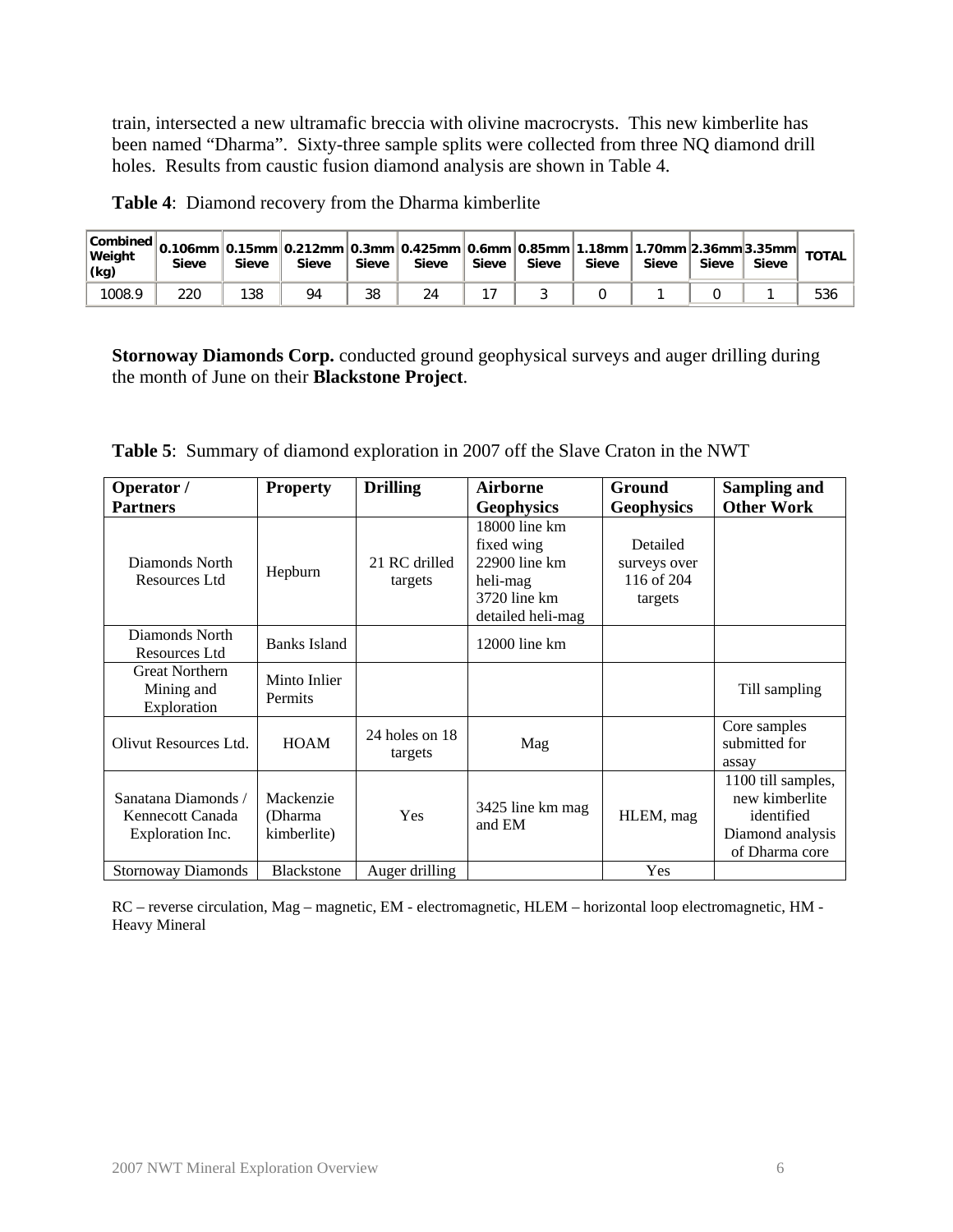## *Metal Exploration*

The location of metal exploration programs are shown in Figure 3. Metal exploration activities are summarized in Table 7.

**Alberta Star Development Corp.** continued to explore its **Eldorado** and **Contact Lake** claim block. The 2007 drill program consisted of over 19,600 metres of drilling in over 73 holes resulting in over 10200 samples collected and submitted for assaying. The drill program was designed to re-evaluate potential for IOCG mineralization of the former Eldorado-Echo Bay silver and uranium mines and surrounding area. Additional high grade poly-metallic zones were intersected at its Echo Bay, Camel Back, and Skinny Lake IOCG targets. Highlights from drilling are indicated in Table 6.

| <b>DRILL HOLE</b> | <b>FROM</b><br>(M) | Tо<br>(M) | <b>INTERVAL</b><br>(M) | CU(%) | PB(%) | $ZN($ %) | AG<br>(GRAMS/TON) | $N_I(\%)$ | CO (%)                   |
|-------------------|--------------------|-----------|------------------------|-------|-------|----------|-------------------|-----------|--------------------------|
| EBM-07-08         | 160.95             | 165.45    | 4.5                    | 0.5   | 8.38  | 0.68     | 34.4              | 0.06      | 0.09                     |
| EBM-07-12         | 111.5              | 113.0     | 1.5                    | 0.38  | 0.25  | 1.63     | 10.10             | 0.02      | 0.03                     |
| $CB-07-06$        | 178.50             | 180.50    | 2.0                    | 0.12  | 0.40  | 3.09     | 37.2              |           | $\overline{\phantom{a}}$ |
| $SL-07-01$        | 186.0              | 193.4     | 7.4                    | 0.20  | 0.45  | 5.64     | 45.93             |           | 0.042                    |

**Table 6**: Highlights from significant mineralized intervals, Eldorado and Contact Lake

In addition, a 60.2 metre intersection of 0.37% copper was drilled at the K2 zone of Contact Lake; ground IP and magnetometer surveys as well as mapping were carried out.

**Alberta Star Development Corp.** completed a high resolution aeromagnetic gradiometerradiometric survey on their **MacInnis Lake** uranium project. Fugro Airborne Surveys flew 2093 line kilometres at 100 metre spacing. Results from this survey combined with archived historical drill data will be used in defining targets for work in the summer of 2008. The property is located in the Nonacho Basin 150 kilometres NE of Fort Smith.

**Arctic Star Diamond Corp.** mapped and sampled ultramafic lava flows on their **New Bigging** property. The property is located 30 kilometres to the southwest of the Credit Lake Property, in the Winter Lake volcanic belt. Mapping and prospecting were done to prove the extension of the geological unit and to sample its extent for nickel mineralization.

Near the north shore of the East Arm of Great Slave Lake **Avalon Ventures Ltd.** drilled 16 holes totaling 2511 metres in the Lake Zone of their **Thor Lake** rare metal project. Two mineralized alteration zones were confirmed. The zones vary in thickness from 10 metres to 35 metres and have been traced laterally over 1100 metres. Eleven hundred and sixty samples were sent for assay. Assay results from the first seven holes include 21.8 metres of 2.32% TREO and 15.6 metres of 2.255 TREO, where TREO is defined as the sum of all 14 REE plus Yttrium, expressed in oxide form. Preliminary petrographic work on a suite of 14 small split core samples was carried out. The mineralized zones contain a complex suite of REE-bearing minerals including bastnaesite, allanite, synchisite, parasite, monazite and fergusonite along with zircon and magnetite. A second phase program is scheduled to commence after freeze-up in 2008.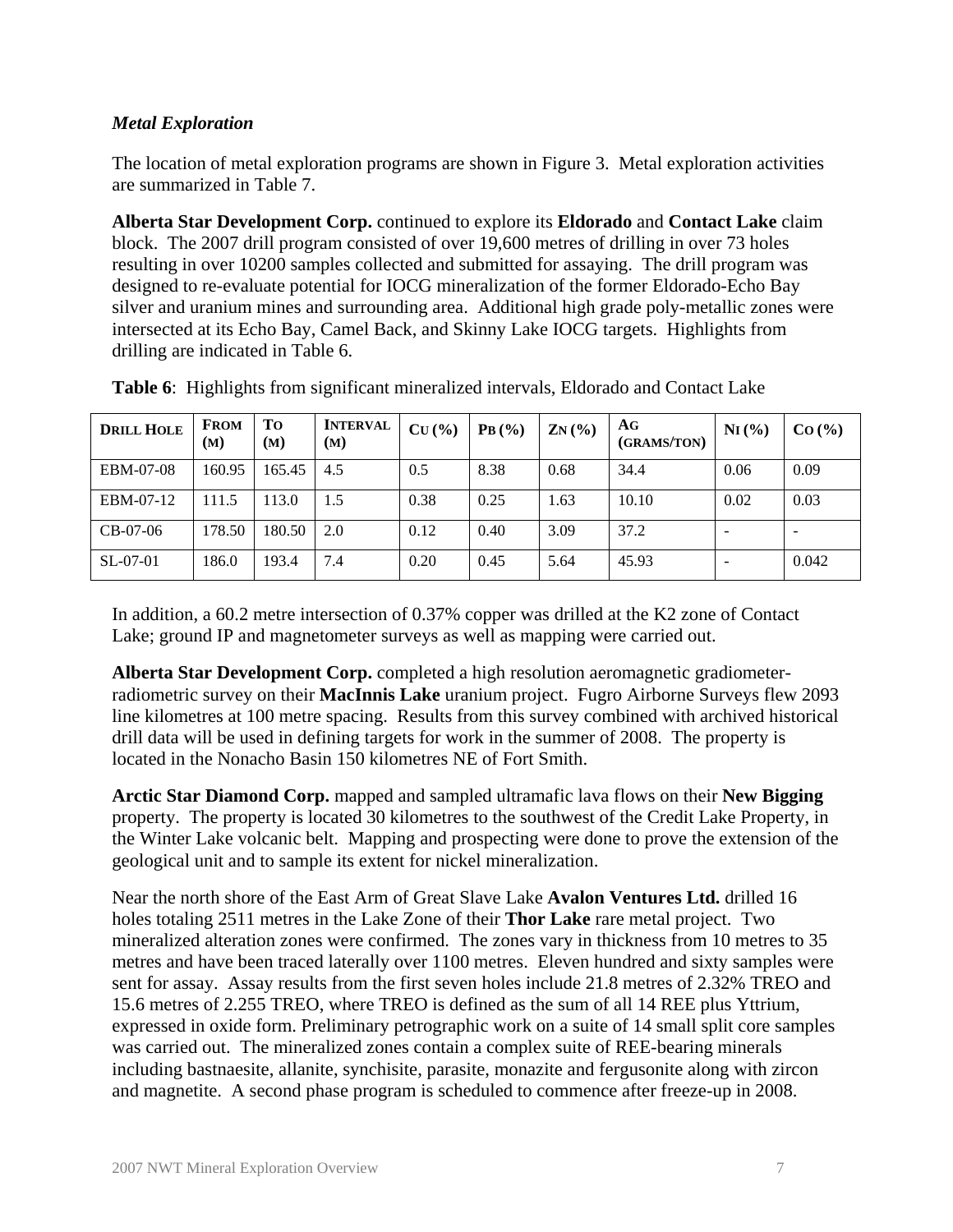

**Figure 3**: Precious, base and energy metals exploration in the NWT in 2007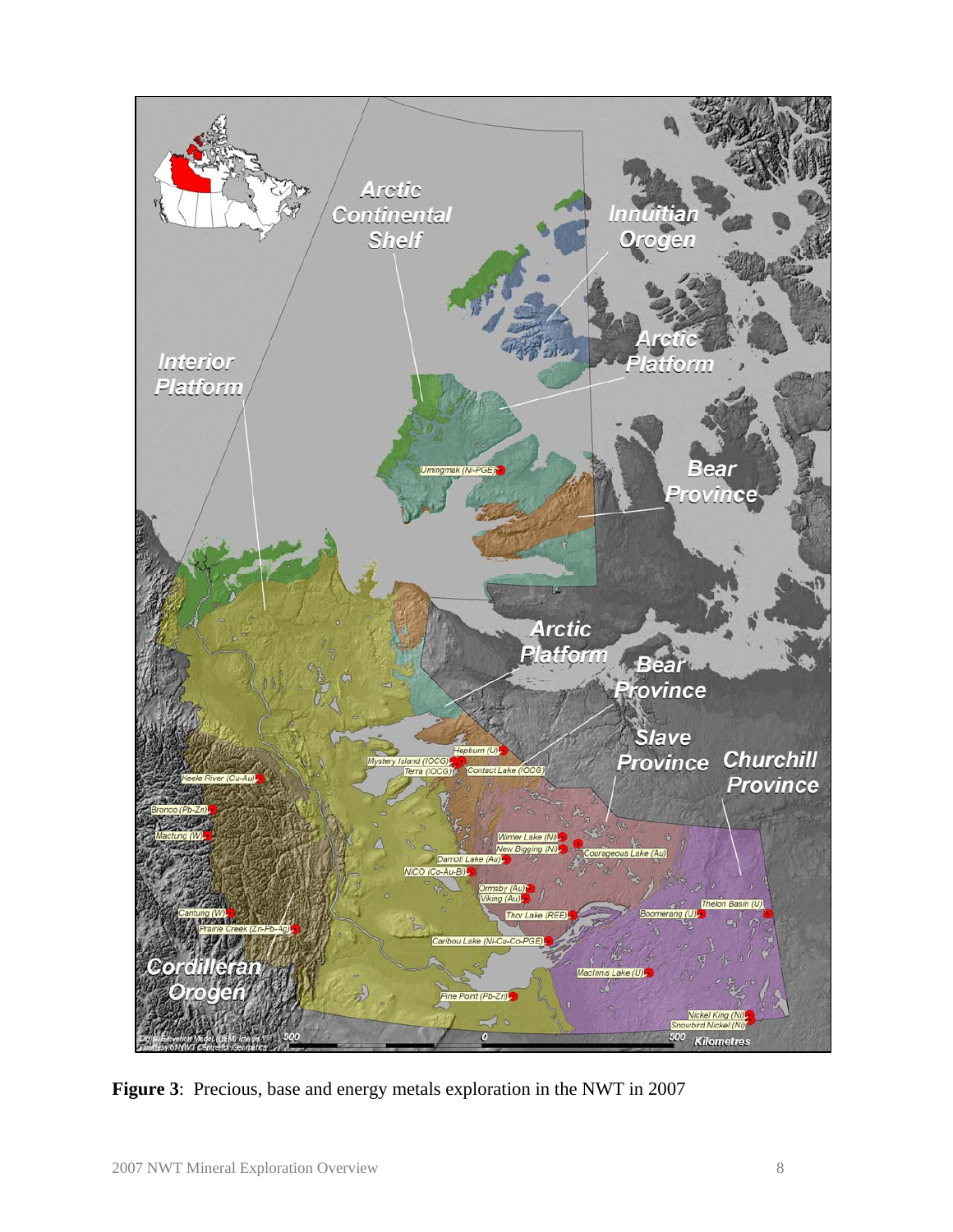| Operator /                                                  | <b>Property</b>            | <b>Commodity</b> | <b>Drilling</b>                       | <b>Airborne</b>                                                         | Ground             | <b>Sampling and Other</b>                                                                                         |
|-------------------------------------------------------------|----------------------------|------------------|---------------------------------------|-------------------------------------------------------------------------|--------------------|-------------------------------------------------------------------------------------------------------------------|
| <b>Partners</b>                                             |                            |                  |                                       | <b>Geophysics</b>                                                       | <b>Geophysics</b>  | Work                                                                                                              |
| Alberta Star Development<br>Corp.                           | Contact Lake /<br>Eldorado | <b>IOCG-U</b>    | Over 19,600 m in over<br>73 holes     |                                                                         | IP and Resistivity | Over 10200 core samples                                                                                           |
| Alberta Star Development<br>Corp.                           | MacInnis Lake              | U                |                                       | Gradiometer-<br>radiometric survey,<br>2093 line km at 100 m<br>spacing |                    |                                                                                                                   |
| Arctic Star Diamond Corp.                                   | New Bigging                | Ni               |                                       |                                                                         |                    | Mapping, prospecting,<br>sampling                                                                                 |
| <b>Avalon Ventures Ltd</b>                                  | Thor Lake                  | <b>REE</b>       | $2551$ m in 16 holes                  |                                                                         |                    | $\overline{1160}$ core samples,<br>preliminary petrographic<br>work                                               |
| Bayswater Uranium /<br>Uranium North Resources<br>Strongbow | <b>Thelon Permits</b>      | U                |                                       | 7000 line km VTEM<br>20000 line km<br>radiometric and mag               | Yes                | Ground checking potential<br>targets                                                                              |
| Cameco Corp.                                                | Leith Peninsula            | $U-Au$           |                                       |                                                                         |                    | Prospecting                                                                                                       |
| Canadian Zinc                                               | Prairie Creek              | $Pb-Zn-Ag$       | surface and<br>underground definition |                                                                         |                    | Mineral resource estimate<br>prepared                                                                             |
| Cooper Minerals Inc.                                        | Terra IOCG                 | <b>IOCG</b>      | Yes                                   | 4241 line km<br>Mag/radiometric                                         |                    | Sampling of historic trenches                                                                                     |
| Cooper Minerals Inc.                                        | <b>TUT</b>                 | <b>IOCG</b>      |                                       |                                                                         |                    | Sampling                                                                                                          |
| Eagle Plains Resources                                      | <b>Bronco</b>              | Ag-Cu-Pb-Zn      | $750 \text{ m}$ in 5 holes            |                                                                         |                    | Re-analysis of archived<br>samples, mapping, 98 rock<br>samples, 3450 soil samples,<br>93 stream sediment samples |
| <b>Fortune Minerals</b>                                     | <b>NICO</b>                | Au-Co-Bi         |                                       |                                                                         |                    | 325 m ramp extension, 300<br>m lateral development,<br>alimak raise, 3600 tonnes ore<br>mined                     |
| <b>Fortune Minerals</b>                                     | Sue-Diane                  | $Cu-Ag-Au$       |                                       |                                                                         |                    | Resource estimate                                                                                                 |

|  |  |  |  | <b>Table 7:</b> Summary of 2007 Northwest Territories precious, base and energy metals exploration |
|--|--|--|--|----------------------------------------------------------------------------------------------------|
|  |  |  |  |                                                                                                    |

Mag – magnetic, EM - electromagnetic, IP – induced polarization, VTEM – versatile time-domain electromagnetic survey, HLEM – Horizontal loop electromagnetic survey, TEM - time-domain electromagnetic survey, PGE - platinum group elements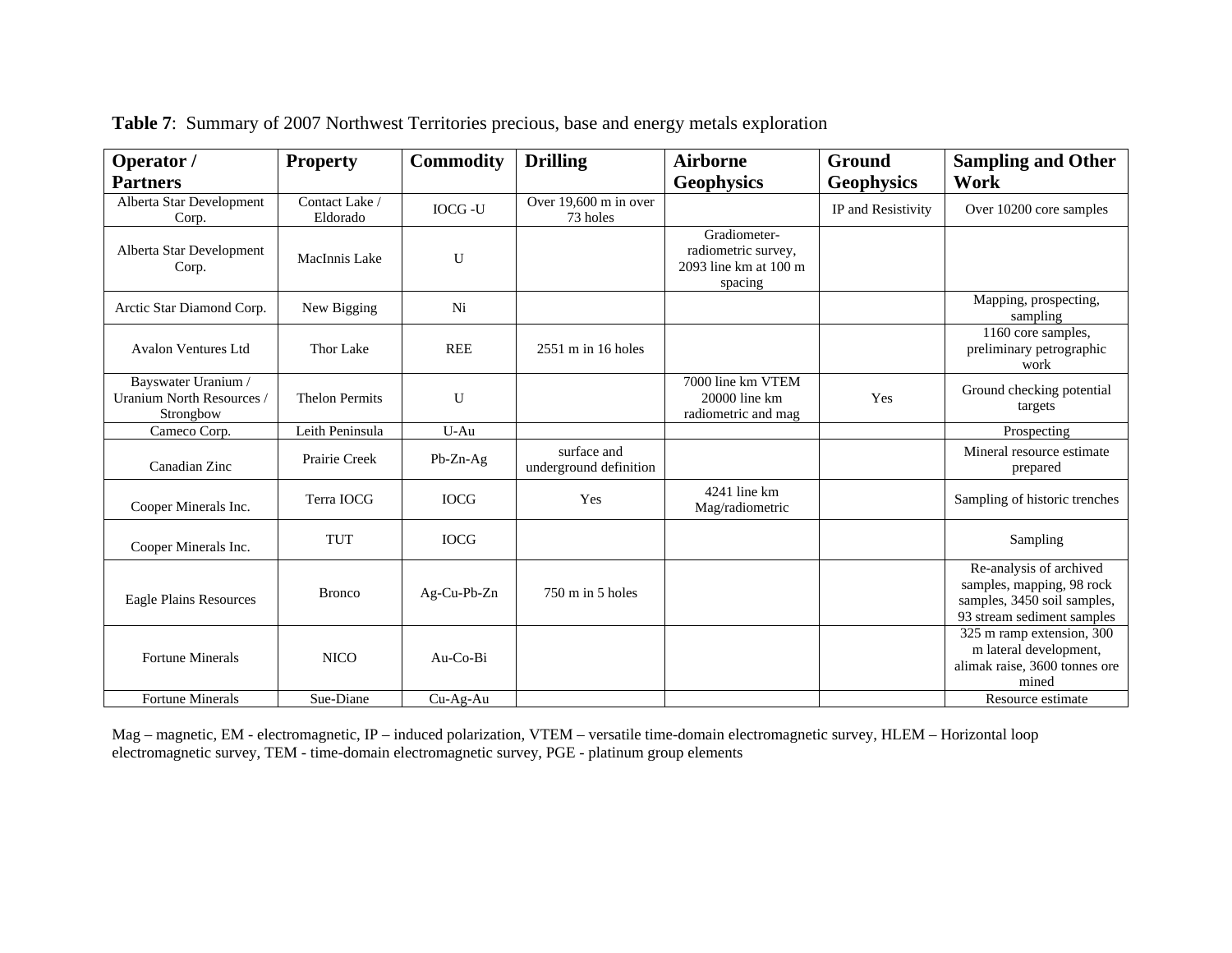#### **Table 7** continued

| Operator /                                                                          | <b>Property</b>     | <b>Commodity</b> | <b>Drilling</b>                                                             | <b>Airborne Geophysics</b>     | <b>Ground</b>     | <b>Sampling and</b>                                                 |
|-------------------------------------------------------------------------------------|---------------------|------------------|-----------------------------------------------------------------------------|--------------------------------|-------------------|---------------------------------------------------------------------|
| <b>Partners</b>                                                                     |                     |                  |                                                                             |                                | <b>Geophysics</b> | <b>Other Work</b>                                                   |
| Freeport-McMoRan<br>Copper and Gold Inc. /<br>Kaska Minerals                        | Keele River         | Cu               | 2386 m<br>reconnaissance<br>drilling                                        |                                |                   |                                                                     |
| GGL Diamond Corp.                                                                   | Winter Lake         | Ni               |                                                                             |                                |                   | 547 rock samples, 973 soil<br>samples, 127 lake sediment<br>samples |
| Great Bear Uranium Corp. /<br><b>Hillcrest Resources Ltd</b>                        | <b>Thelon Basin</b> | U                |                                                                             | Radiometric survey             |                   |                                                                     |
| Great Northern Mining and<br>Exploration / Sumitomo<br><b>Metals Mining America</b> | Umingmak            | Ni-PGE           | 4500 m                                                                      | Mag and EM                     |                   |                                                                     |
| Kodiak Exploration                                                                  | Caribou Lake        | Ni-Cu-PGE        | Yes                                                                         |                                |                   | Downhole UTEM and<br>radioimaging                                   |
| Seabridge Gold                                                                      | Courageous Lake     | Au               |                                                                             |                                |                   | New mineral resource<br>model                                       |
| Solitaire Minerals                                                                  | Mystery Island      | <b>IOCG</b>      |                                                                             |                                |                   | Sampling                                                            |
| Strongbow Exploration Inc.                                                          | Nickel King         | Ni               | <b>Drilled Main</b><br>Zone, Joe Island,<br>South Ring and<br>Koona targets |                                | Mag and EM        | Known strike length of<br>Main Zone extended to<br>2200 m           |
| Strongbow Exploration Inc.                                                          | Snowbird Nickel     | Ni               |                                                                             | 4400 line km time-domain<br>EM |                   |                                                                     |
| <b>Tamerlane Venture</b>                                                            | Pine Point          | $Pb-Zn$          |                                                                             |                                |                   | Feasibility and<br>environmental study                              |
| <b>Tyhee Development</b>                                                            | Ormsby              | Au               | Definition drilling<br>of ore zone                                          |                                |                   | Resource calculations,<br>metallurgical testing                     |
| Tyhee Development                                                                   | Nicholas Lake       | Au               | 4000 m                                                                      |                                |                   |                                                                     |
| <b>Tyhee Development</b>                                                            | <b>BigSky</b>       | Au               | 4 holes                                                                     |                                |                   | prospecting                                                         |
| Tyhee Development                                                                   | Goodwin Lake        | Au               | 4 holes                                                                     |                                |                   | 34 grab samples                                                     |
| <b>Uranium North Resources</b>                                                      | Hepburn             | U                |                                                                             | 21000 line km                  |                   | 64 rock samples                                                     |
| <b>Uranium North Resources</b>                                                      | Thelon UNR          | U                |                                                                             | 4250 line km                   |                   |                                                                     |
| Uravan Minerals / Cameco<br>Corp.                                                   | Boomerang           | $U-Au$           | Reconnaissance<br>drill program                                             |                                |                   | Gamma probing of drill<br>holes, sampling of core                   |
| Viking Gold                                                                         | Viking              | Au               | 13 holes, 2426.5<br>m                                                       | Dighem EM and mag              |                   | Sampling, mapping                                                   |

Mag – magnetic, EM - electromagnetic, IP – induced polarization, VTEM – versatile time-domain electromagnetic survey, HLEM – Horizontal loop electromagnetic survey, TEM - time-domain electromagnetic survey, PGE - platinum group elements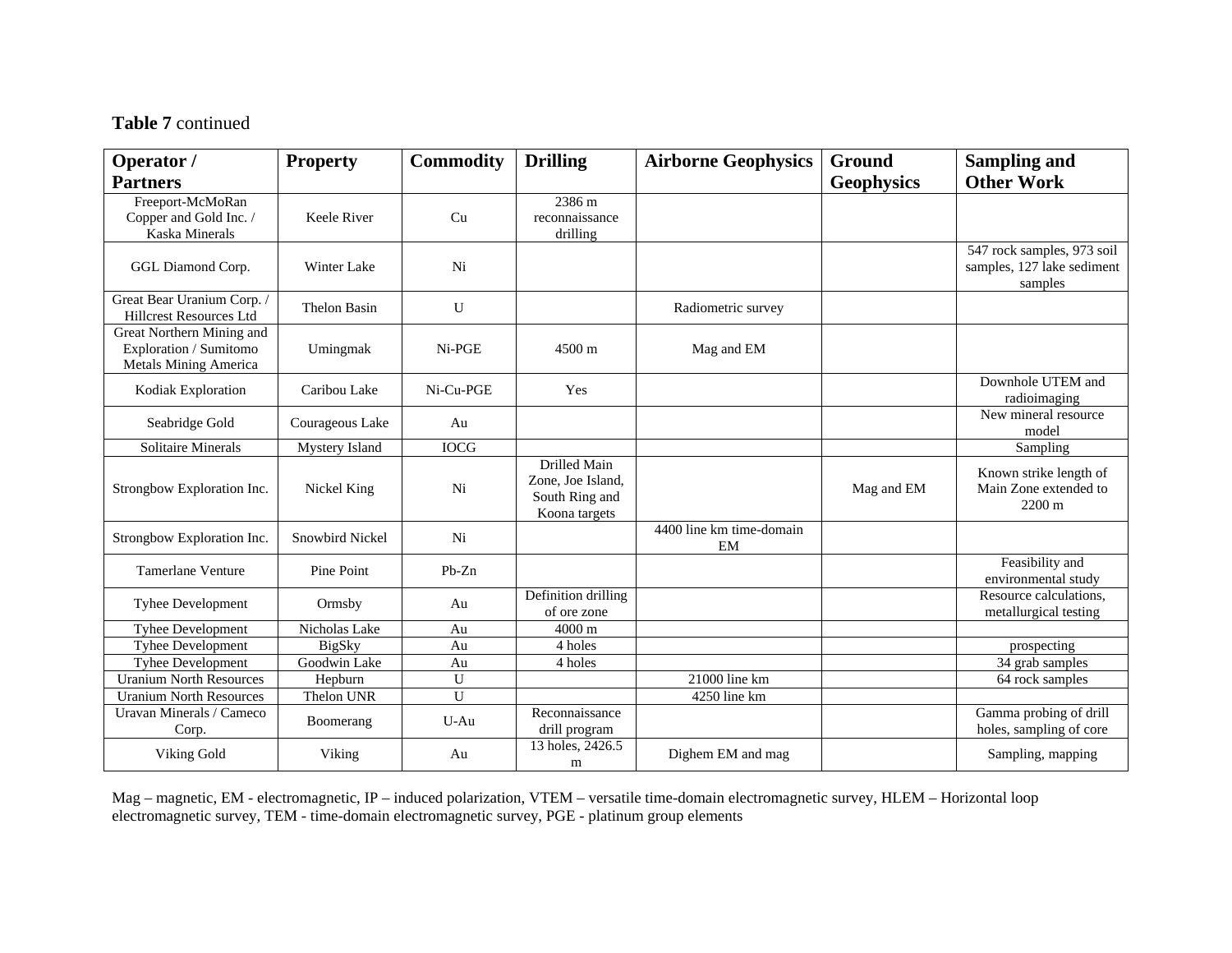In the southern **Thelon Basin** area, exploring for uranium, **Bayswater Uranium Corp.** flew a 7000 line kilometre VTEM geophysical survey over the internal portion of the Southeast Block. They also flew a 20000 line kilometre radiometric and magnetic survey over all properties around the margin of the basin, including those involving partnerships with **Strongbow** and **Uranium North Resources**. Bayswater also completed ground geophysics and prospecting on its CL claims, and ground checking of potential targets was carried out on the properties in partnership with Uranium North.

**Cameco** prospected on uranium and gold showings on the **Leith Peninsula** of Great Bear Lake.

In the southern Mackenzie Mountains **Canadian Zinc Corp.** advanced their **Prairie Creek** zinclead-silver project by completing approximately 8200 metres (41 holes) of underground definition drilling, drilled on 50 metre centres along a new 400 metre internal decline adjacent to the Main Zone. A new mineral resource estimate, based on mineralization type, was independently prepared for the Main Zone, see Table 8. Estimates include results from the recently completed underground Phase I drill program. In November 2007 a Phase II drill program was initiated from the recently established decline.

| <b>MINERALIZATION</b>           | <b>CATEGORY</b>  | <b>TONNES</b> | PB(%) | $ZN(\%)$ | AG            | CU(%) |
|---------------------------------|------------------|---------------|-------|----------|---------------|-------|
| <b>TYPE</b>                     |                  |               |       |          | (GRAMS/TONNE) |       |
|                                 | <b>Measured</b>  | 1,550,041     | 9.68  | 12.22    | 155.0         | 0.282 |
| Vein plus<br><b>Stratabound</b> | <b>Indicated</b> | 3,608,123     | 11.36 | 10.97    | 184.7         | 0.385 |
|                                 | $M + I$          | 5,158,164     | 10.85 | 11.35    | 175.8         | 0.354 |
|                                 |                  |               |       |          |               |       |
| <b>Stockwork</b>                | <b>Indicated</b> | 682,165       | 2.68  | 5.85     | 50.15         | 0.112 |
|                                 |                  |               |       |          |               |       |
|                                 | <b>Measured</b>  | 1,550,041     | 9.68  | 12.22    | 154.95        | 0.282 |
| <b>Totals</b>                   | <b>Indicated</b> | 4,290,288     | 9.98  | 10.16    | 163.34        | 0.342 |
|                                 | $M + I$          | 5,840,329     | 9.90  | 10.71    | 161.12        | 0.326 |
|                                 | <b>Inferred</b>  | 5,541,576     | 11.43 | 13.53    | 214.80        | 0.514 |

**Table 8**: Resource summary for Prairie Creek (CIMM, 2000), MineFill September 2007

**Cooper Minerals Inc.** identified significant gold values at the **Terra IOCG Project** on the east shore of Great Bear Lake. Grab samples collected from historic trenches returned gold values up to 36.0 grams/tonne. A 4241 line kilometre magnetic/spectrometer survey was flown over the property.

Grab samples were collected from **Cooper Minerals' TUT** claims, 40 kilometres north of the Terra Project. High-grade gold, copper, and silver mineralization was sampled and assay results ranged to 48.7 grams/tonne gold, 3.97% copper and 235 grams/tonne silver.

**Eagle Plains Resources Ltd.** drilled 5 holes (750 m) on their **Bronco Property**, a sedimentaryhosted silver, copper, lead and zinc occurrence in the Mackenzie Mountains near the NWT/Yukon border. Geological mapping, prospecting (98 rock samples collected), and ground surveys including geophysics, soil geochemistry (3,450 samples) and stream sediment geochemistry (93 samples) were completed.

**Fortune Minerals Ltd.** completed further underground test mining on its **NICO** cobalt-goldbismuth deposit located in the southern Bear Province. The 2007 program included dewatering of previous workings followed by deepening and extending the ramp by 325 metres to a depth of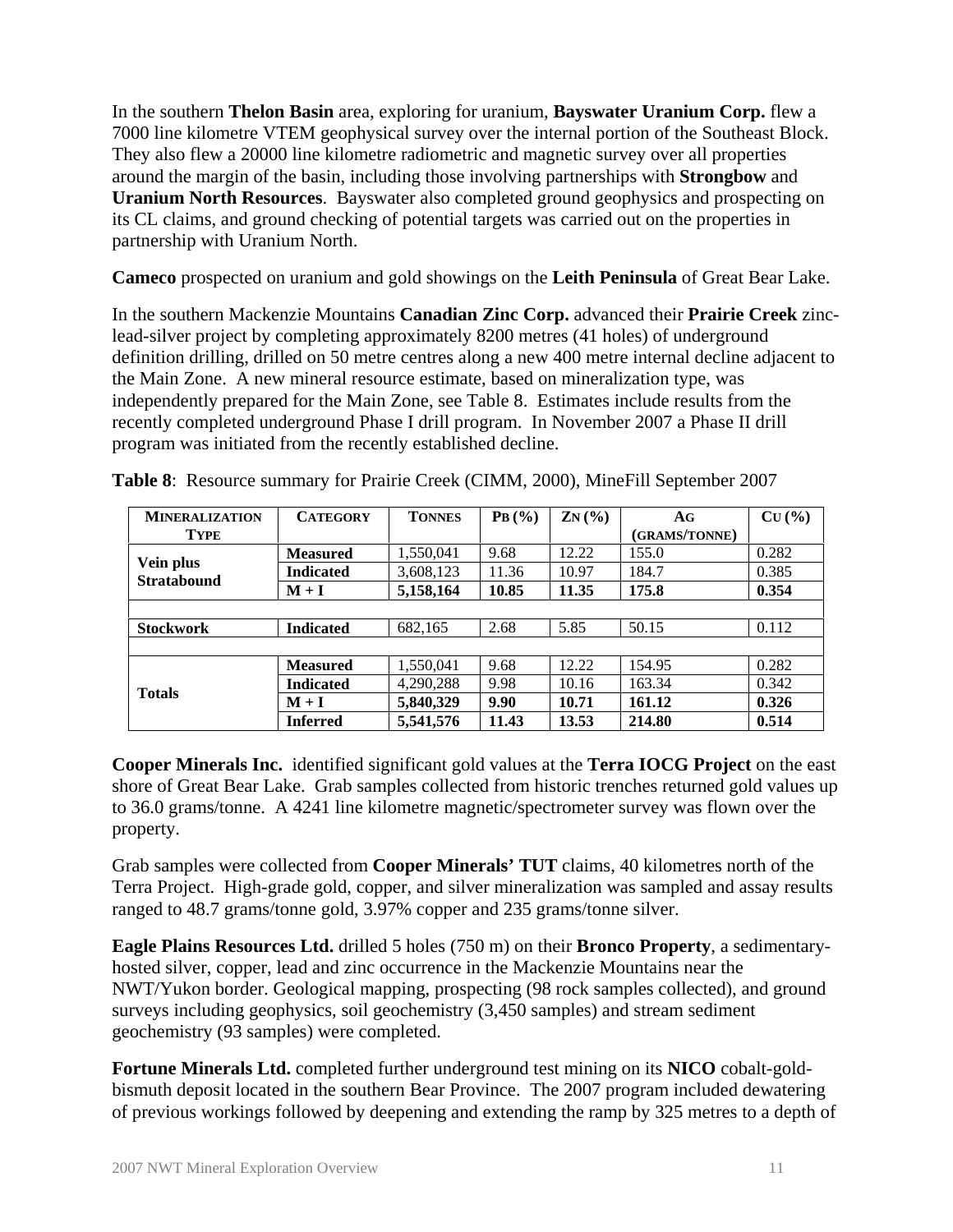200 metres below surface. Three hundred metres of lateral development was done to intersect the lower ore zone. An Alimak raise was driven to surface to provide ventilation and emergency access for underground workings. Mineralized rock extracted during 2007 amounted to approximately 3600 tonnes and used to prepare a 275 tonne composite bulk sample for largescale pilot plant testing. Waste rock obtained from the mining process will be used for construction and road aggregate.

A new NI 43-101 compliant mineral resource estimate has been released for **Fortune Minerals Sue-Dianne** copper-silver deposit, see Table 9. The resource estimate was based on data from 62 previously drilled holes completed at approximately 50 metre spacing over a strike length of 450 metres.

| <b>Classification</b> | Tonnes    | Cu (%) | Au(g/t) | Ag(g/t) |
|-----------------------|-----------|--------|---------|---------|
| Indicated             | 8,444,000 | 0.80   | 0.07    | 3.2     |
| Inferred              | ,620,000  | 0.79   | 0.07    | 2.4     |

**Table 9**: Sue-Diane Copper-Silver Deposit Resources, 0.40% Cu cut-off grade

West of Norman Wells, **Freeport-McMoRan Copper and Gold Inc.** and **Kaska Minerals** explored for sedimentary-hosted copper deposits on their **Keele River** property completing 2386 m of reconnaissance drilling west of the June deposit. Two new mineralized occurrences were discovered.

**GGL Diamond Corp.** conducted exploration work on their **Winter Lake** property. Reconnaissance mapping indicates that komatiites within the greenstone belt are more extensive than previously noted. Results from sampling of these komatiites show anomalous total nickel values between 800 and 4600 ppm. The property hosts a 15 kilometre long 500 metre wide strong geophysical conductor. The company collected 547 rock samples, 973 soil samples and 127 lake sediment samples.

**Great Bear Uranium Corp.** (40%) and **Hillcrest Resources Ltd** (60%) have undertaken a joint venture in the **Thelon Basin**. Hillcrest Resources had Aeroquest International Ltd. fly a radiometric geophysical survey over their claims in the Thelon. The program was aimed at identifying drill targets for unconformity type uranium deposits. Great Bear Uranium was previously known as Great Bear Resources. As Great Bear Resources, the company carried out a small drilling program on properties on the east shore of Great Bear Lake.

In the Minto Inlier of Victoria Island, **Great Northern Mining and Exploration** and **Sumitomo Metals Mining America** drilled and flew airborne magnetic and EM targets on their **Umingmak** project claims, in a search for nickel-platinum group elements (PGE). They also explored for diamonds.

**Kodiak Exploration Ltd.** drilled their **Caribou Lake** Ni-Cu-Co-PGE property located near the north shore of the East Arm of Great Slave Lake. Drilling undertaken in 2007 confirmed the presence of abundant sulphide mineralization. The sulphides occur in coarse to very-coarse grained gabbro and pyroxenite. A 1.1 metre intersection in drill hole CL-07-05 grades 0.21% nickel and 0.31% copper. Downhole UTEM and radioimaging (RIM) surveys followed the drilling.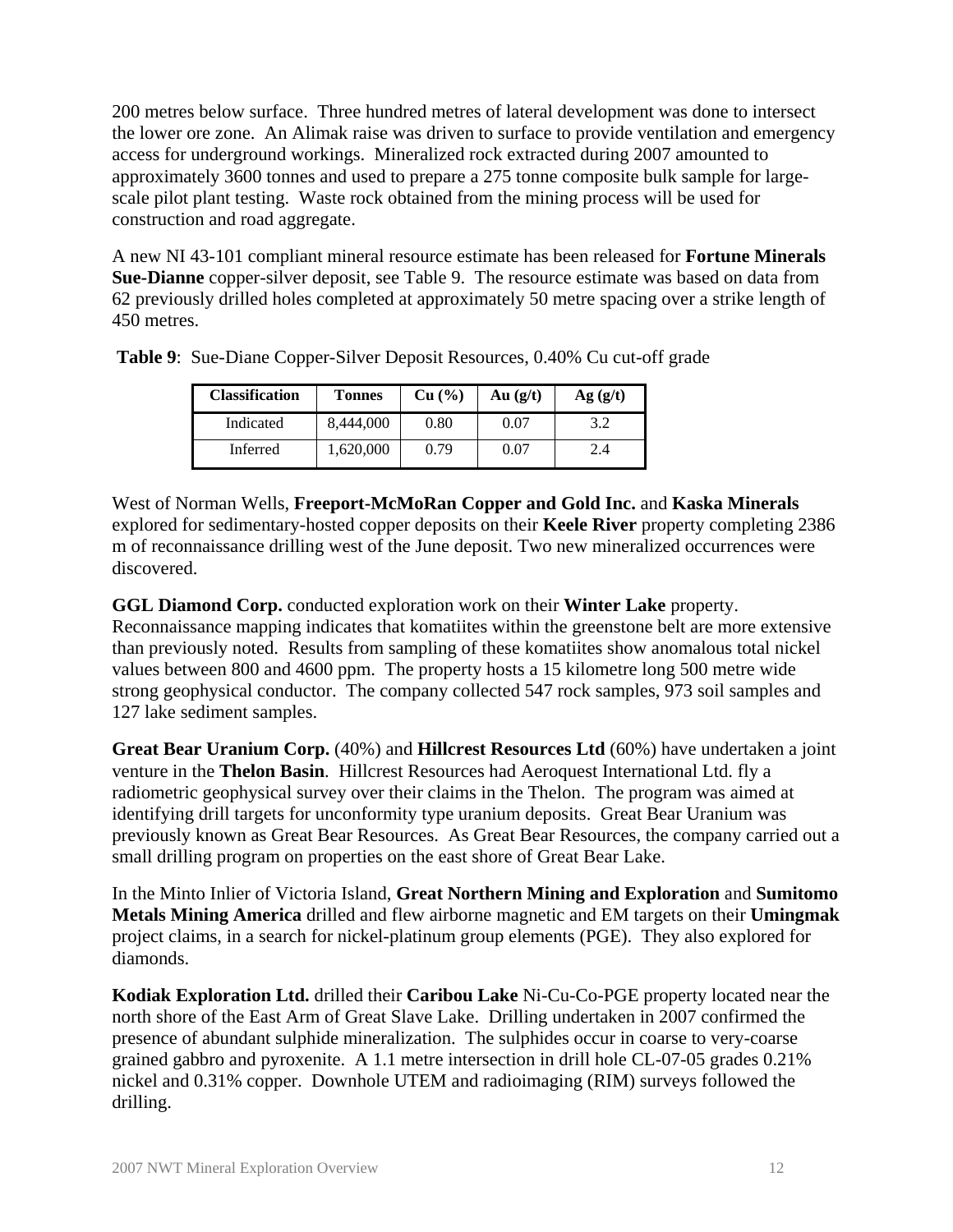**Seabridge Gold Inc.** released a new independent mineral resource model for their Courageous Lake project, see Table 10.

| <b>Measured</b> |                      |               | <b>Indicated</b>     | <b>Inferred</b> |                                                  |  |
|-----------------|----------------------|---------------|----------------------|-----------------|--------------------------------------------------|--|
| Tonnes          | Grade                | <b>Tonnes</b> | Grade                | Tonnes          | Grade                                            |  |
| (000's)         | (grams/Tomne)(000's) |               | (grams/Tomne)(000's) |                 | $\left( \frac{\text{grams}}{\text{Tom}} \right)$ |  |
| 6,293           | 2.92                 | 53,020        | 2.14                 | 93.720          | l.98                                             |  |

**Table 10**: Courageous Lake Gold Resources at 0.83 gram per tonne gold cutoff

**Solitaire Minerals Corp.** received results for seven grab samples submitted for copper analysis. The samples were collected from their **Mystery Island** IOCG property in the Great Bear Lake area. Results ranged from 0.774 - 2.665% copper. Final results from a helicopter-borne VTEM geophysical survey flown in 2006 indicate a 12 kilometre long magnetic low which is coincident with a large regional fault. Drill targets have been identified on the property, and the land-use permitting process was started.

At Thye Lake, **Strongbow Exploration Inc.** drilled seven holes (1825 metres) on the Main Zone and three holes (425 metres) on the Joe Island anomaly of the **Nickel King** property during their winter program. Nickel mineralization within the central and eastern portions of the Main Zone is hosted in gabbro sills. Drilling of the Main Zone confirmed previously reported sulphide nickel mineralization returning 29.4 metres grading 0.47% nickel, 53.75 metres grading 0.53% nickel and 17.05 metres grading 0.53% nickel within the lower gabbro sill. Borehole pulse EM surveys were done to aid in the interpretation of drill results. Ground magnetic and pulse EM surveys were conducted during the winter program. Ground geophysical surveys were also carried out during the summer program. Summer drilling was temporarily halted due to a fire that destroyed camp. Drilling resumed in August and nine holes (1750 metres) were completed by early October. Results from drilling include a 32.88 metre intersection grading 1.02% nickel. Five new targets were drill tested with Ni-Cu mineralization reported from the South Ring and Koona targets. Results from exploration in 2007 have extended the known strike length of the Main Zone to over 2200 metres.

**Strongbow Exploration Inc.** flew approximately 4500 line kilometers of an airborne timedomain EM survey over their **Snowbird Nickel** project area which straddles the NWT/Saskatchewan border. The project area is located along a 240 kilometre strike length of the Snowbird Tectonic Zone. This program was designed to test the nickel potential of the Snowbird Tectonic Zone outside of the Nickel King property.

**Tamerlane Venture Inc.** announced results of a feasibility and scoping study on its **Pine Point**  lead-zinc project, east of Hay River. The R-190 deposit will be the initial focus for development utilizing a freeze perimeter and other proven technologies for underground mining. A 43-101 report completed for the Pine Point property indicated that with a 5% zinc grade cut-off the R-190 deposit had a probable reserve of 1.0 million tonnes with a grade of 11.16% zinc and 5.49% lead. A drill program was initiated in November 2007 with the objective of advancing the project to production in 2009.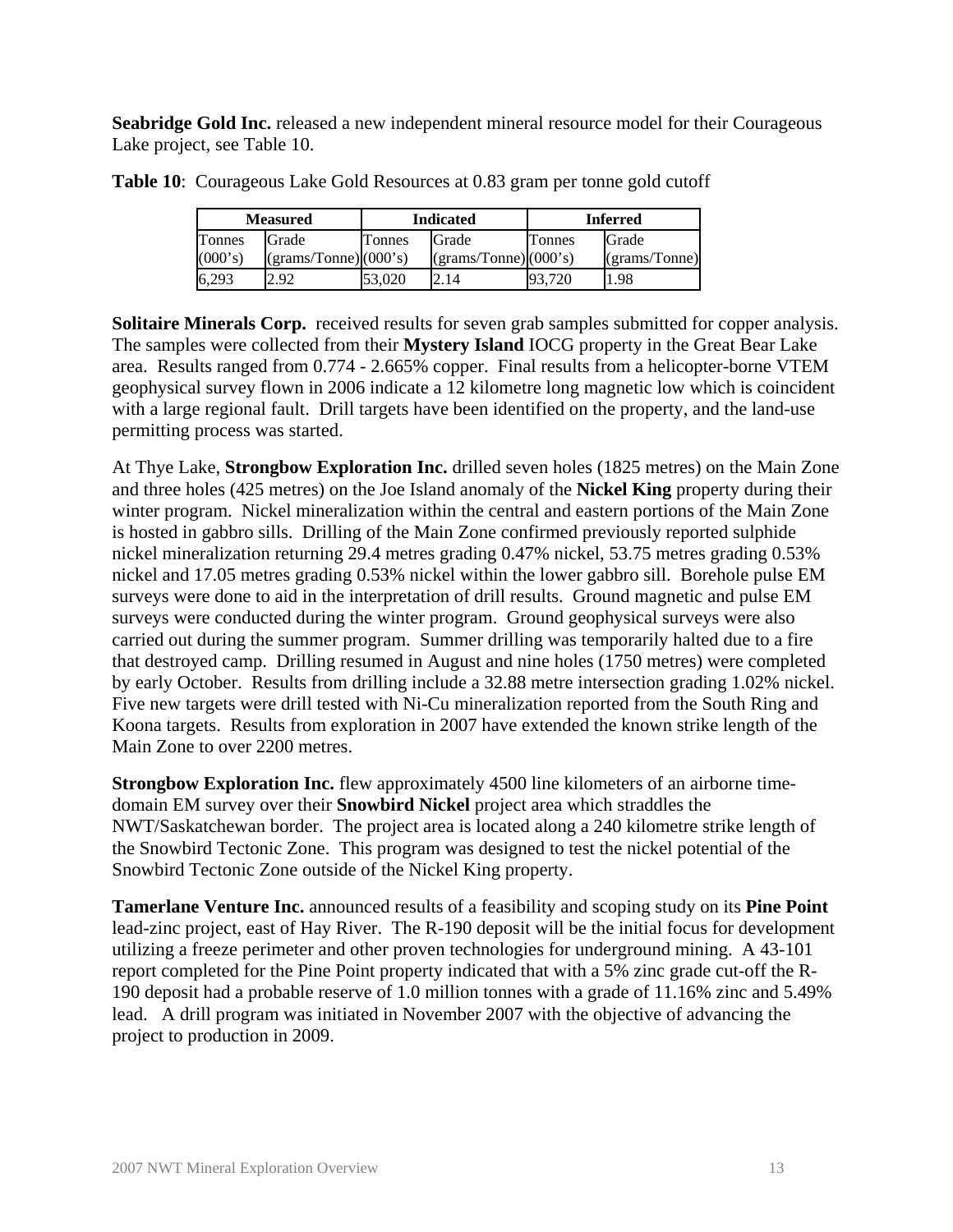**Tyhee Development Corp.** drilled to define the limits of the **Ormsby Zone** 80 kilometres north of Yellowknife. The strike length of the zone is over 1,400 metres. Seven of 11 holes used to test the northern limits intersected significant gold values including 2.0 metres grading 5.632 grams/tonne from hole NDM397. Approximately 3,400 tonnes of stockpiled mineralized rock from underground sampling at Ormsby was crushed and 10 tonnes were shipped for metallurgical testing. A revised resource estimate for the Ormsby Zone was released in June 2007 and reported a Measured plus Indicated resource of 8.237 million tonnes grading 3.53 grams/tonne gold using a 1.25 grams/tonne cut-off. Results from additional drilling at the Ormsby Zone include 7.250 grams/tonne gold over 6.5 metres. Initial mapping and sampling was completed on the **Clan Lake** property.

**Tyhee Development Corp.** drilled at the **Nicholas Lake Main Zone** to expand the established resource and confirm the continuity of mineralization. Results from drilling include 31.0 metres grading 6.927 grams/tonne gold and 109.0 metres grading 1.130 grams/tonne gold. Work also included re-sampling of previously drilled holes was completed in order to assess potential for a bulk-mineable resource.

On the **Goodwin Lake Project** VAD showing **Tyhee Development Corp.** drilled four holes. All holes intersected the variably altered and quartz veined targeted mafic intrusion. Thirty-four (34) grab samples collected from the VAD averaged over 5 grams/tonne gold. Of 15 channel samples taken, nine yielded elevated gold values.

Mapping on **Tyhee Development Corp.'s Teapot Zone**, a gold-bearing, pyrite-arsenopyrite silicified zone, revealed that it also contains tungsten mineralization (scheelite). Five drill holes tested the Teapot Zone.

The **BigSky** property, recently acquired by **Tyhee Development Corp.**, is located within the Yellowknife greenstone belt, immediately north of Yellowknife, is a 500 metre wide zone with anastomosing shears. Grab samples collected from these shears yielded up to 51.06 grams/tonne gold. Drilling on the BigSky commenced in November 2007. Results from the initial four holes include a 1.5 metre intersection grading 4.823 grams/tonne gold and a 2.2 metre intersection grading 3.462 grams/tonne gold.

**Uranium North Resources Corp.** flew a 21000 line kilometres airborne geophysical survey over their **Hepburn** property in the Hornby Bay Basin. Sixty-four rock samples were collected and land use permitting for drilling was obtained. A 4250 line kilometre airborne geophysical survey was flown over their **Thelon UNR** project. Detailed ground surveys were completed over several targets. Both properties are being targeted for uranium.

**Uravan Mineral Inc.** (40%) and **Cameco Corp.** (60%) continued exploring for uranium and gold on their **Boomerang** property. The property is located along the southwestern margin of the Thelon Basin. A 5 hole reconnaissance drill program was carried out and targets were selected by employing a TDEM large fixed-loop ground geophysical survey technique over peaks identified in the 2005 MEGATEM airborne survey. Drilling focused on the G-conductive trend identified from a 2005 and 2006 MEGATEM geophysical survey. Drilling confirmed significant faulting of the Thelon sandstone-basement unconformity contact. The identification of illite-enriched clay alteration hosted in the basal Thelon sandstone-conglomerate section at the unconformity provides evidence of post-Thelon hydrothermal fluid movement along reactivated structures. All drill holes were gamma probed and samples were submitted for major oxide and trace element analysis. Lake water, vegetation and soil sampling was also carried out.